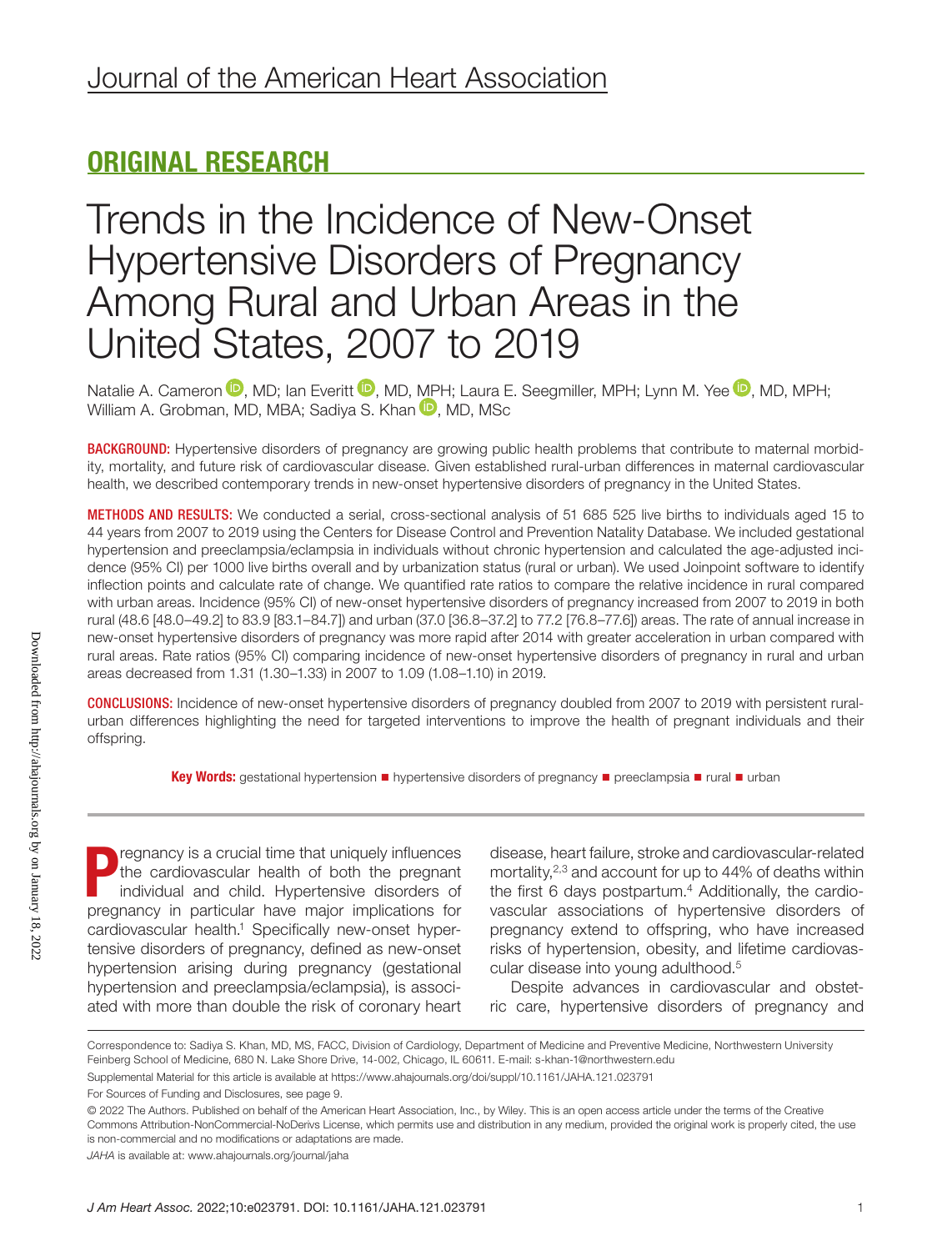## CLINICAL PERSPECTIVE

#### What Is New?

- The incidence of new-onset hypertensive disorders of pregnancy (gestational hypertension and preeclampsia/eclampsia) have nearly doubled in both rural and urban areas in the United States from 2007 to 2019 with accelerating rates since 2014.
- The rural-urban gap in new-onset hypertensive disorders of pregnancy decreased from 2007 to 2019 as a result of increasing rates in urban areas, rather than improvements in rural areas.
- Differences in the incidence of new-onset hypertensive disorders of pregnancy by race, ethnicity, and United States region persisted throughout the study period in both rural and urban areas.

## What Are the Clinical Implications?

- Future research is needed to identify the individual and environmental factors that contribute to increasing rates of new-onset hypertensive disorders of pregnancy in both rural and urban areas in the United States.
- Public health policy changes are necessary to equitably reverse the accelerating rates of newonset hypertensive disorders of pregnancy in the United States.

## Nonstandard Abbreviations and Acronyms

CDC Centers for Disease Control and Prevention

WONDER Wide-ranging Online Data for Epidemiologic Research

pregnancy-related mortality remain major public health problems in the United States. From 1987 to 2004, the incidence of gestational hypertension almost tripled from 10.7 to 30.6 per 1000 deliveries, and the incidence of preeclampsia increased from 23.6 to 29.4 per 1000 deliveries.6 Furthermore, US maternal mortality rates are the highest among developed countries, reaching 20.1 per 100 000 live births in 2019.<sup>7,8</sup> Given the scope of the problem, the American Heart Association and American College of Obstetricians and Gynecologists released a joint statement recognizing pregnancy as an important milestone that shapes cardiovascular health.<sup>9</sup>

Identifying the social determinants of health that contribute to hypertension during pregnancy is an important step towards improving maternal cardiovascular health. Individuals in rural areas are confronted with distinct challenges that may contribute to a rural-urban gap in adverse pregnancy outcomes.10,11 For example, from 2007 to 2015, rates of severe maternal morbidity and mortality were 9% higher in rural compared with urban areas, and this rural-urban gap is predicted to continue to grow.12 Recent work has demonstrated that individuals with live births in rural areas are up to 20% more likely to have chronic hypertension than those in urban areas; this gap was amplified in non-Hispanic Black individuals reinforcing known racial and ethnic differences in maternal health.<sup>13</sup>

Therefore, we aimed to describe trends in hypertensive disorders of pregnancy from 2007 to 2019 among individuals in rural and urban areas in the United States, overall and stratified by age, self-identified racial and ethnic groups, and US region.

## **METHODS**

We performed a serial, cross-sectional analysis of maternal data from all live births in the United States to individuals aged 15 to 44 years from 2007 to 2019 (N=51 685 525) using data obtained from the Centers for Disease Control and Prevention (CDC) Wide-Ranging Online Data for Epidemiologic Research (WONDER) and Natality Database.<sup>14</sup> The data set reports information on maternal demographics, medical history, and complications of pregnancies recorded on infant birth certificates documented by the professional attendant at birth using data obtained from the individual and their health records. Births were included regardless of gestational age or plurality. The "pregnancy associated hypertension" checkbox (referred to as hypertensive disorders of pregnancy in this analysis) was listed under "maternal risk factors" and defined as either gestational hypertension or preeclampsia (with or without a diagnosis of eclampsia or severe features). Data on hemolysis, elevated liver enzymes and low platelet count was not available in the CDC WONDER. All data are publicly available and can be accessed at [https://wonder.cdc.gov/natality.html.](https://wonder.cdc.gov/natality.html)

We calculated the incidence of hypertensive disorders of pregnancy per 1000 live births by urbanization status (rural or urban), as well as within each rural (micropolitan and noncore area) and urban subgroup (large metropolitan, large fringe/suburban, medium metropolitan, small metropolitan area) based on the pregnant individual's residence. Rates were age-standardized with the first year of the study period as the reference population (2007) to allow for comparisons over time, by subgroups and to existing literature.<sup>6</sup> Rural/urban designations were based on the 2013 National Center for Health Statistics urbanrural classification scheme for counties.15 A rural area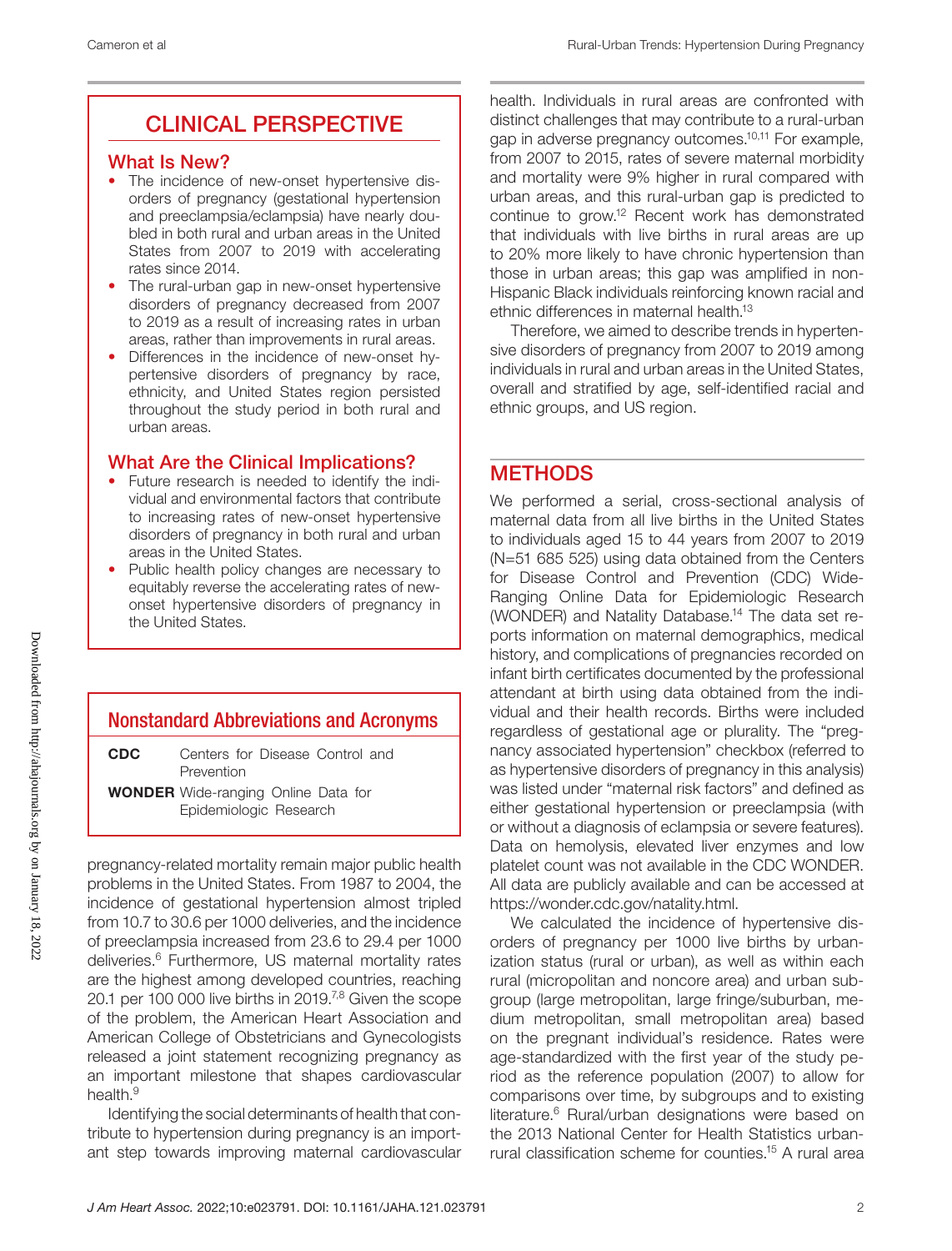was designated as a county in a metropolitan statistical area with a population <50 000. We additionally performed subgroup analyses to calculate the agestandardized incidence of hypertensive disorders of pregnancy by self-identified racial and ethnic groups (American Indian/Alaskan Native, Asian American/ Pacific Islander, Hispanic/Latina, non-Hispanic Black, non-Hispanic White) and US census region (Midwest, Northeast, West, South), as well as in 5-year standardized age categories (15–19, 20–24, 25–29, 30– 34, 35–39, and 40–44 years) in rural and urban areas. Because this analysis included individuals who had >1 pregnancy resulting in a live birth during the study period, we conducted a sensitivity analysis restricted to nulliparous individuals from 2016 to 2019 when data were available for this subgroup.

To analyze trends in the incidence of hypertensive disorders of pregnancy from 2007 to 2019, we used Joinpoint statistical software which models consecutive linear segments on a log scale to identify points in time (joinpoints) at which there are statistically significant changes in trends as previously described for analysis of surveillance statistics over time.16,17 Using this approach, we identified a single inflection point in 2014 in the overall incidence, and then calculated the slope (average annual percent change) of the overall study period and the slopes of the 2 periods defined by the inflection point both by rural-urban status and within each age group and racial and ethnic group, and US census region.

To compare the incidence of hypertensive disorders of pregnancy between rural and urban areas, we calculated rate ratios overall and within each age group, racial and ethnic group, and US census region at the inflection point in 2014 as well as in 2007 and 2019. Rate ratios and their corresponding 95% CIs were calculated using Stata v14.2 (College Station, TX).18 This study was exempt from Institutional Review Board approval because of the deidentified nature of the data.

#### **RESULTS**

#### Study Population Demographics

Of the 51 685 525 live births to individuals aged 15 to 44 years in the United States from 2007 to 2019, (Table 1) the majority of births were to individuals from urban areas (86.3%). Compared with urban areas, in rural areas a greater proportion of births occurred among younger (aged <30 years) and non-Hispanic White individuals living in the Midwest and South. A similar proportion of births occurred in individuals with a high school education or greater and in individuals who received prenatal care in rural and urban areas.

#### Table 1. Descriptive Statistics for All Women in the United States Aged 15 to 44 Years With Live Births Between 2007 and 2019, Stratified by Rural or Urban Status

| Demographics                    | Urban      | <b>Rural</b> |
|---------------------------------|------------|--------------|
| n                               | 44 616 094 | 7 069 431    |
| Age, %                          |            |              |
| $15 - 19$ y                     | 6.91       | 10.12        |
| $20 - 24y$                      | 21.19      | 29.85        |
| $25 - 29y$                      | 28.38      | 30.62        |
| $30 - 34y$                      | 26.98      | 19.74        |
| $35 - 39y$                      | 13.58      | 8.04         |
| $40 - 44$ y                     | 2.97       | 1.64         |
| Race or ethnicity, %            |            |              |
| American Indian/Alaskan Native  | 0.58       | 3.31         |
| Asian American/Pacific Islander | 7.18       | 1.39         |
| Hispanic/Latina                 | 25.35      | 12.13        |
| Non-Hispanic Black              | 15.72      | 9.35         |
| Non-Hispanic White              | 50.35      | 73.31        |
| Region (%)                      |            |              |
| Midwest                         | 19.19      | 32.73        |
| Northeast                       | 17.23      | 8.20         |
| South                           | 37.66      | 44.07        |
| West                            | 25.92      | 15.01        |
| Education, %                    |            |              |
| Less than high school           | 13.47      | 14.89        |
| High school/GED                 | 20.82      | 25.88        |
| Some college                    | 17.06      | 18.73        |
| Bachelor's/associate's degree   | 22.92      | 18.91        |
| Master's or doctorate degree    | 9.61       | 4.39         |
| Initiation of prenatal care, %  |            |              |
| Never                           | 1.39       | 1.11         |
| During months 1-5               | 74.28      | 73.34        |

## Overall Trends in Hypertensive Disorders of Pregnancy

The age-adjusted incidence of hypertensive disorders of pregnancy increased among individuals in both rural and urban areas from 2007 to 2019 (Figure 1, Table S1). From 2007 to 2019, the incidence increased from 48.6 (95% CI, 48.0–49.2) to 83.9 (95% CI, 83.1–84.7) in rural areas and from 37.0 (95% CI, 36.8–37.2) to 77.2 (95% CI, 76.8–77.6) in urban areas. These increases represented an overall average annual percent change during the whole study period of 6.5% per year (95% CI, 6.0–6.9) in urban areas and 4.7% per year (95% CI, 4.2–5.2) in rural areas (Table 2). When evaluating average annual percent change in the 2 time periods, increases occurred in both rural and urban areas, with greater average annual percent change in the 2014 to 2019 epoch, reaching as high as 7.7% per year (95% CI, 6.7–8.8) in rural areas and 9.4% per year (95% CI,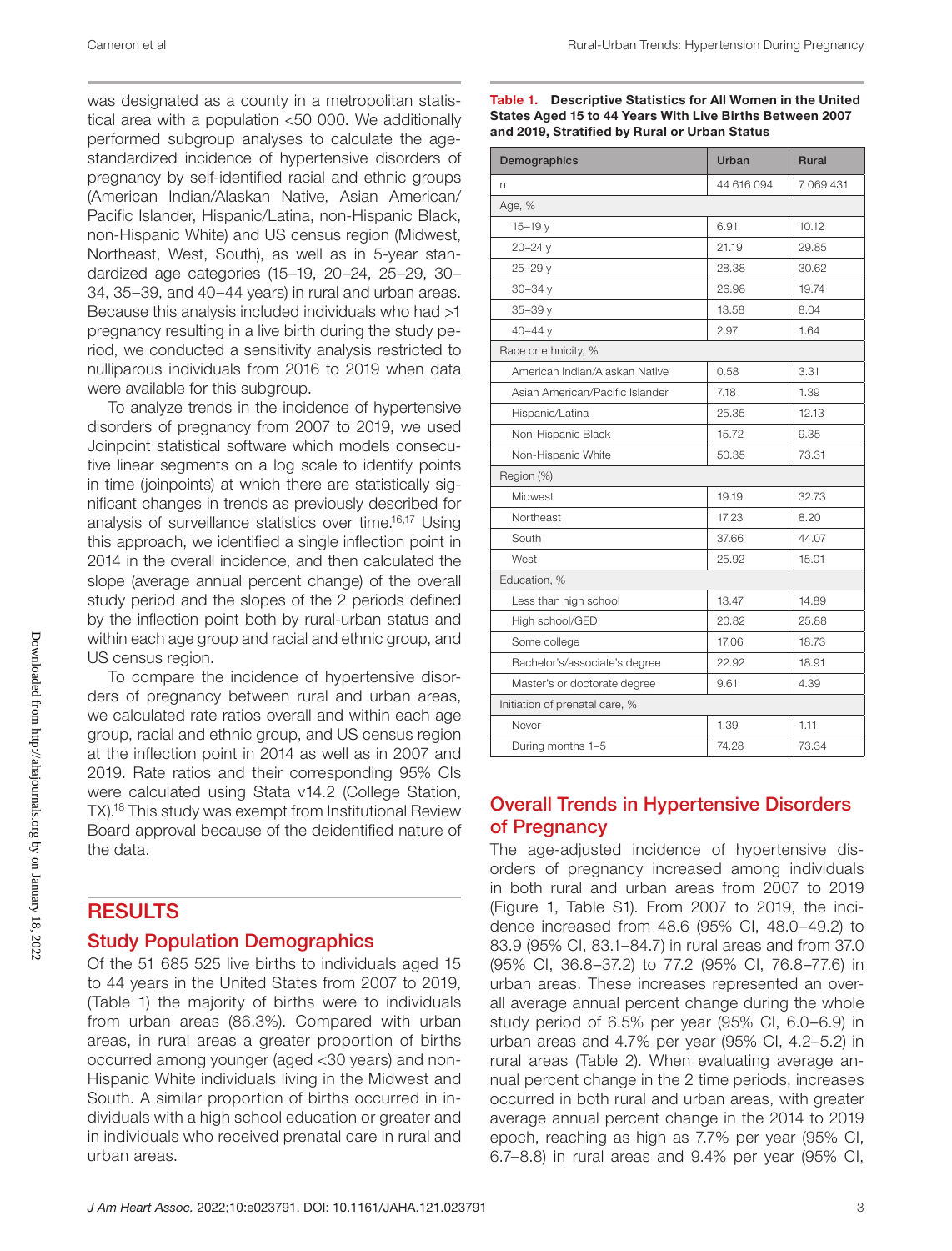

#### Figure 1. Trends in the age-adjusted incidence of new-onset hypertensive disorders of pregnancy per 1000 live births and average annual percent change in rural and urban areas in the United States, 2007 to 2019.

The incidence of hypertensive disorders of pregnancy approximately doubled in both rural and urban areas from 2007 to 2019 with accelerating rates since 2014. The rural-urban gap decreased over the study period because of more rapid increases in the rates of hypertensive disorders of pregnancy among individuals with live births in urban compared with rural areas.

8.5–10.3) in urban areas (Table 2). Similar patterns of change were observed in each rural and urban subgroup (Table 2, Table S1). Although both rural and urban areas had increasing rates over time, rate ratios comparing the incidence of hypertensive disorders of pregnancy in rural and urban areas decreased from 1.31 (95% CI, 1.30–1.33) in 2007 to 1.09 (95% CI, 1.08–1.10) in 2019 (Table 3) given the high rate of increase in urban areas.

Our sensitivity analysis restricted to nulliparas revealed similar trends in the incidence of hypertensive disorders of pregnancy from 2016 to 2019 to those seen among all live births in the main analysis (Table S2). The average annual percent change for hypertensive disorders of pregnancy among nulliparous individuals was 7.3% per year (95% CI, 5.9–8.7) in rural areas and 8.6% per year (95% CI, 6.1–11.2) in urban areas.

|                             | Average Annual Percent Change (95% CI) |                  |                   |
|-----------------------------|----------------------------------------|------------------|-------------------|
| <b>Rural/Urban Category</b> | 2007-2019                              | 2007-2014        | 2014-2019         |
| Rural                       | $4.7(4.2 - 5.2)$                       | $2.6(1.9 - 3.3)$ | 7.7(6.7–8.8)      |
| Micropolitan                | $4.8(4.3 - 5.2)$                       | $2.6(1.9 - 3.2)$ | $7.9(6.9 - 8.9)$  |
| Noncore                     | $4.4(3.9-5.0)$                         | $2.7(2.0 - 3.4)$ | $6.9(6.0 - 7.7)$  |
| Urban                       | $6.5(6.0 - 6.9)$                       | $4.4(3.8-5.0)$   | $9.4(8.5 - 10.3)$ |
| Large Central Metropolitan  | $7.0(6.5 - 7.6)$                       | $5.1(4.4 - 5.9)$ | $9.8(8.6 - 10.9)$ |
| Large Fringe/Suburban       | $6.2(5.7-6.7)$                         | $4.0(3.4 - 4.7)$ | $9.4(8.4-10.4)$   |
| Medium Metropolitan         | $6.0(5.6-6.5)$                         | $4.2(3.6-4.8)$   | $8.7(7.8-9.6)$    |
| Small Metropolitan          | $5.7(5.1 - 6.3)$                       | $3.0(2.2 - 3.8)$ | $9.6(8.4 - 10.8)$ |

Table 2. Average Annual Percent Change (95% CI) in the Incidence of New-Onset Hypertensive Disorders of Pregnancy Across Two Periods Based on Identified Inflection Points (2007–2014, 2014–2019) Stratified by Rural-Urban Status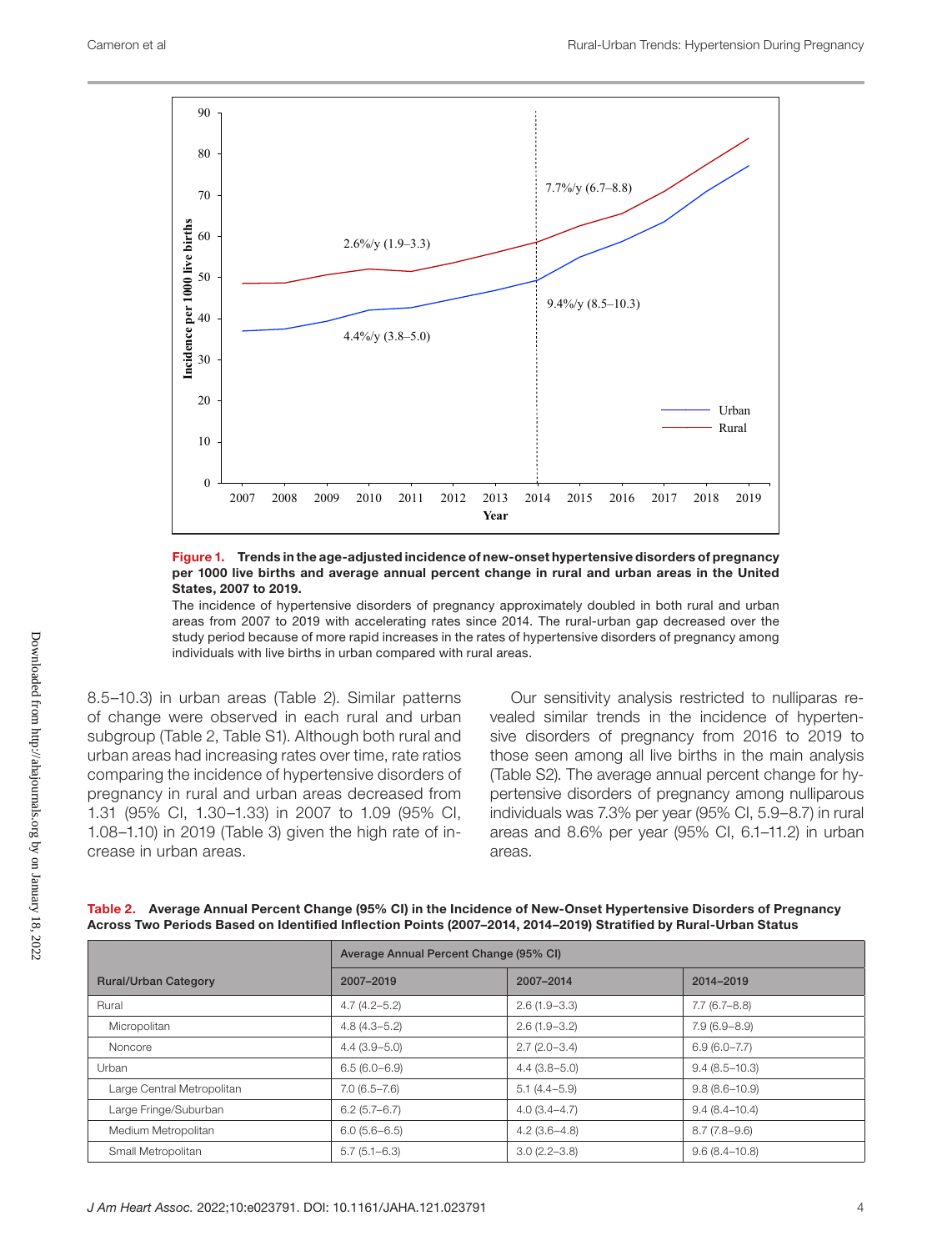Table 3. Rate Ratios (95% CI) of New-Onset Hypertensive Disorders of Pregnancy in Rural Compared With Urban Areas in the United States Stratified by Age, Race, Ethnicity, and Region in 2007, 2014, and 2019

| Demographic                               | Year                |                     |                     |  |
|-------------------------------------------|---------------------|---------------------|---------------------|--|
| <b>Characteristics</b>                    | 2007                | 2014                | 2019                |  |
| Overall                                   | $1.31(1.30 - 1.33)$ | 1.19 (1.17-1.20)    | $1.09(1.08 - 1.10)$ |  |
| Age group, y                              |                     |                     |                     |  |
| Age 15-19                                 | 1.23 (1.19-1.27)    | 1.14 (1.09-1.18)    | $0.99(0.95 - 1.03)$ |  |
| Age 20-24                                 | 1.26 (1.23-1.29)    | $1.15(1.13 - 1.18)$ | $1.06(1.04 - 1.08)$ |  |
| Age 25-29                                 | 1.29 (1.26-1.32)    | 1.16 (1.14-1.19)    | $1.1(1.08 - 1.12)$  |  |
| Age 30-34                                 | $1.39(1.35 - 1.43)$ | 1.25 (1.22-1.28)    | $1.12(1.09 - 1.14)$ |  |
| Age 35-39                                 | 1.43 (1.37-1.49)    | $1.25(1.21 - 1.3)$  | $1.15(1.12 - 1.19)$ |  |
| Age 40-44                                 | 1.26 (1.16-1.38)    | 1.17 (1.08-1.26)    | $1.08(1.01 - 1.15)$ |  |
| Race or Ethnicity                         |                     |                     |                     |  |
| American<br>Indian/<br>Alaskan<br>Native  | $1.21(1.11 - 1.33)$ | 1.17 (1.08-1.13)    | $1.03(0.96 - 1.11)$ |  |
| Asian<br>American/<br>Pacific<br>Islander | $1.29(1.11 - 1.50)$ | $0.98(0.84 - 1.14)$ | 1.12 (0.99-1.26)    |  |
| Hispanic/<br>Latina                       | $1.33(1.27 - 1.40)$ | $1.08(1.04 - 1.13)$ | $0.97(0.93 - 1.00)$ |  |
| Non-Hispanic<br>Black                     | 1.14 (1.09-1.19)    | $1.09(1.05 - 1.13)$ | $0.99(0.95 - 1.02)$ |  |
| Non-Hispanic<br>White                     | $1.20(1.18 - 1.21)$ | $1.13(1.11 - 1.15)$ | $1.04(1.03 - 1.05)$ |  |
| Region                                    |                     |                     |                     |  |
| Midwest                                   | $1.22(1.20 - 1.25)$ | 1.01 (0.99-1.03)    | $0.90(0.88 - 0.92)$ |  |
| Northeast                                 | $1.16(1.11 - 1.21)$ | 1.20 (1.14-1.26)    | $1.12(1.08 - 1.16)$ |  |
| South                                     | 1.19 (1.17-1.21)    | 1.16 (1.14-1.18)    | $1.11(1.10 - 1.13)$ |  |
| Midwest                                   | 1.67 (1.61-1.72)    | 1.28 (1.24-1.32)    | $1.16(1.12 - 1.19)$ |  |

#### Age-Specific Trends in Hypertensive Disorders of Pregnancy

The incidence of hypertensive disorders of pregnancy per 1000 live births approximately doubled in each age group from 2007 to 2019 in both rural and urban areas (Figure 2, Table S3). Within each age group, the average annual percent change was higher in urban compared with rural areas, and was greater in 2014 to 2019 versus 2007 to 2014 (Table S4). The highest incidence of hypertensive disorders of pregnancy was in the older age group (aged 40–44 years) in both rural and urban areas, but the greatest increases over the study period were observed among 20- to 24-year-old individuals in urban areas from 2014 to 2019 at 10.5% per year (95% CI, 9.5–11.5). Point values for rate ratios comparing the incidence of hypertensive disorders of pregnancy in rural versus urban areas were greatest among individuals aged 30 to 34 and 35 to 39 years. As in the overall population, urban-to-rural rate ratios decreased from 2007 to 2019 in all age groups (Table 3).

## Race- and Ethnicity-Specific Trends in Hypertensive Disorders of Pregnancy

The incidence of hypertensive disorders of pregnancy differed by racial and ethnic identity within both rural and urban areas. The highest age-adjusted incidence of hypertensive disorders of pregnancy was observed among individuals who identify as American Indian/ Alaskan Native followed by those who identify as non-Hispanic Black, non-Hispanic White, Hispanic/ Latina, and Asian American/Pacific Islander in both rural and urban areas over the study period (Figure 3, Table S5). In 2019, the incidence ranged from 45.7 (95% CI, 44.3–47.1 ) per 1000 live births among Asian American/Pacific Islander individuals in urban areas to 102.0 (95% CI, 96.9–107.1) per 1000 live births among American Indian/Alaskan Native individuals in rural areas. In each racial and ethnic group, the average annual percent change was higher in urban compared with rural areas (Table S5). The greatest overall average annual percent change from 2007 to 2019 was observed among Hispanic/Latina individuals (7.7% per year [95% CI, 7.0–8.4]) in urban areas (Table S6). Rate ratios comparing the incidence of hypertensive disorders of pregnancy in rural and urban areas declined from 2007 to 2019 in all race and ethnicity groups (Table 3).

## Census Region-Specific Trends in Hypertensive Disorders of Pregnancy

The incidence of hypertensive disorders of pregnancy differed by US census region ranging from 67.7 (95% CI, 67.0–68.3) in the urban West to 93.4 (95% CI, 92.6– 94.2) in the urban Midwest in 2019 (Table S7). Within each region, incidence increased significantly over the time period in both rural and urban areas (Figure 4). Point values for average annual percent change were higher in urban areas compared with rural areas, contributing to decreasing rate ratios comparing the incidence of hypertensive disorders of pregnancy in rural versus urban areas from 2007 to 2019 in each US region (Table S8). Incidence of hypertensive disorders of pregnancy in the urban Midwest surpassed rates in the rural Midwest starting in 2016.

## **DISCUSSION**

The age-standardized incidence of hypertensive disorders of pregnancy (gestational hypertension and preeclampsia/eclampsia) increased significantly during the study period in both rural and urban areas in each self-identified racial and ethnic group and US region. Nevertheless, from 2007 to 2019, rural-urban differences persisted such that individuals with live births in rural areas were 9% more likely to have hypertensive disorders of pregnancy than those in urban areas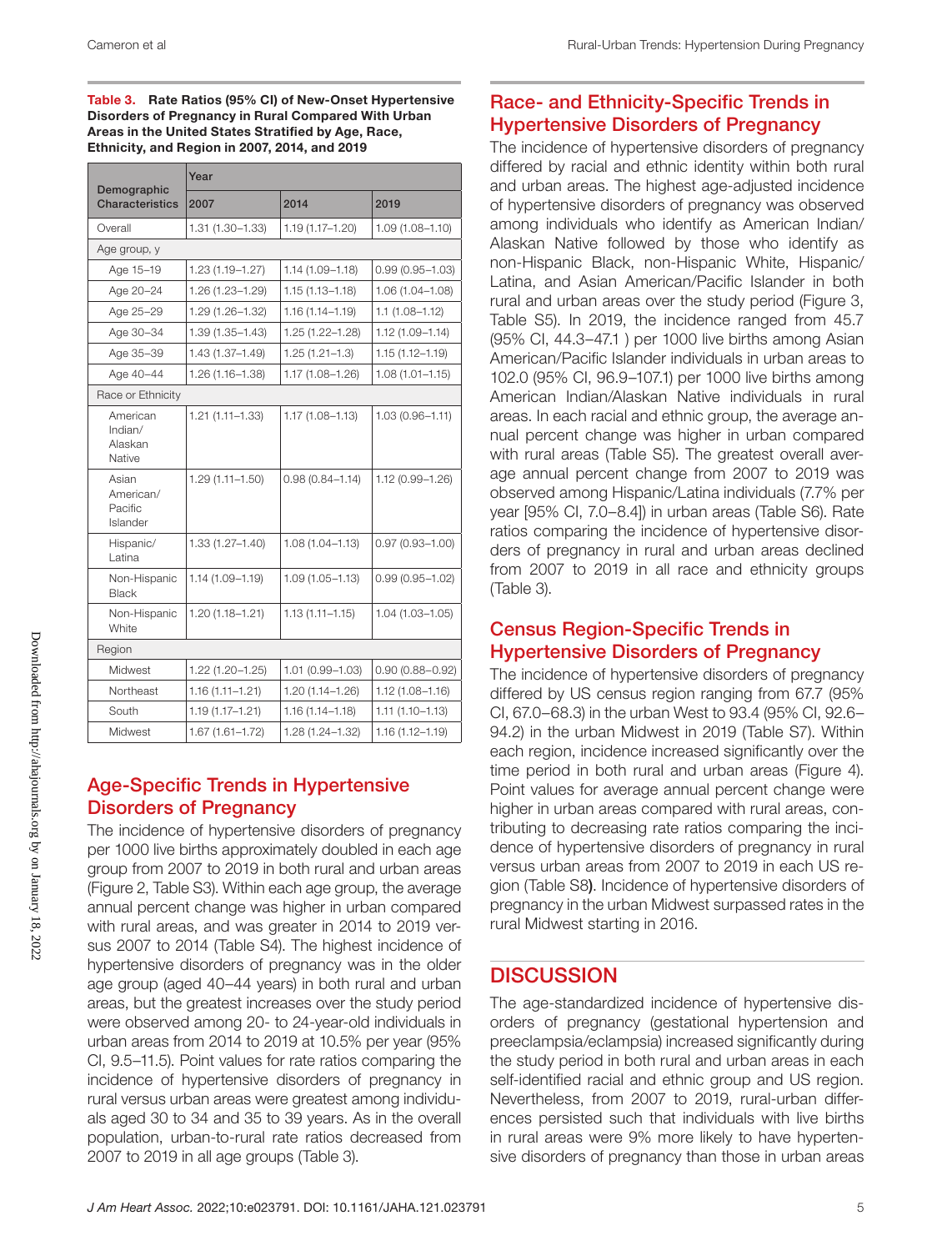

Figure 2. Trends in the incidence of new-onset hypertensive disorders of pregnancy per 1000 live births in rural and urban areas by age group in the United States, 2007 to 2019.

The incidence of hypertensive disorders of pregnancy increased from 2007 to 2019 in each age group.

in 2019. Although the rural-urban gap in hypertensive disorders of pregnancy decreased over the study period, this was attributable to more rapid increases in the rates of hypertensive disorders of pregnancy among individuals in urban compared with rural areas. Racial and ethnic differences in the incidence of hypertensive disorders of pregnancy were observed throughout the study period as well.

Our work expands upon prior studies by describing contemporary estimates and trends in the incidence of hypertensive disorders of pregnancy in rural compared with urban areas. We identified rural-urban differences in hypertensive disorders of pregnancy, demonstrating that individuals in rural areas were between 9% and 30% more likely to have hypertensive disorders of pregnancy than those in urban areas. Our results complement previous work demonstrating a higher prevalence of chronic hypertension and severe maternal morbidity and mortality in rural compared with urban areas.12,13 Possible explanations for these ruralurban gaps in maternal health include place-based differences in obesity, physical activity, access to gyms and recreational areas, dietary patterns, poverty, and

access to care.19–21 Between 2004 and 2014, ≈9% of rural counties in the United States lost access to hospital obstetrics services with >50% lacking these services in 2014.20 Given these gaps in rural healthcare, the American Heart Association and the American College of Obstetricians and Gynecologists issued calls to action to eliminate health differences in rural counties.10,11 Strategies proposed by the Centers for Medicare and Medicaid Services to improve maternal health among rural individuals include expanding the obstetrics workforce in rural areas, extending Medicaid beyond the 60-day postpartum period, and partnering with community services to coordinate medical, behavioral, and social support for pregnant individuals.<sup>22</sup>

Although the rural-urban gap in hypertensive disorders of pregnancy declined from 2007 to 2019, rates of hypertensive disorders of pregnancy increased in both rural and urban areas. Therefore, the narrowing gap does not represent improvements in rural maternal health, but rather points to more rapid acceleration of the incidence of hypertensive disorders of pregnancy in urban areas. This pattern is similar to trends in the prevalence of chronic hypertension, which has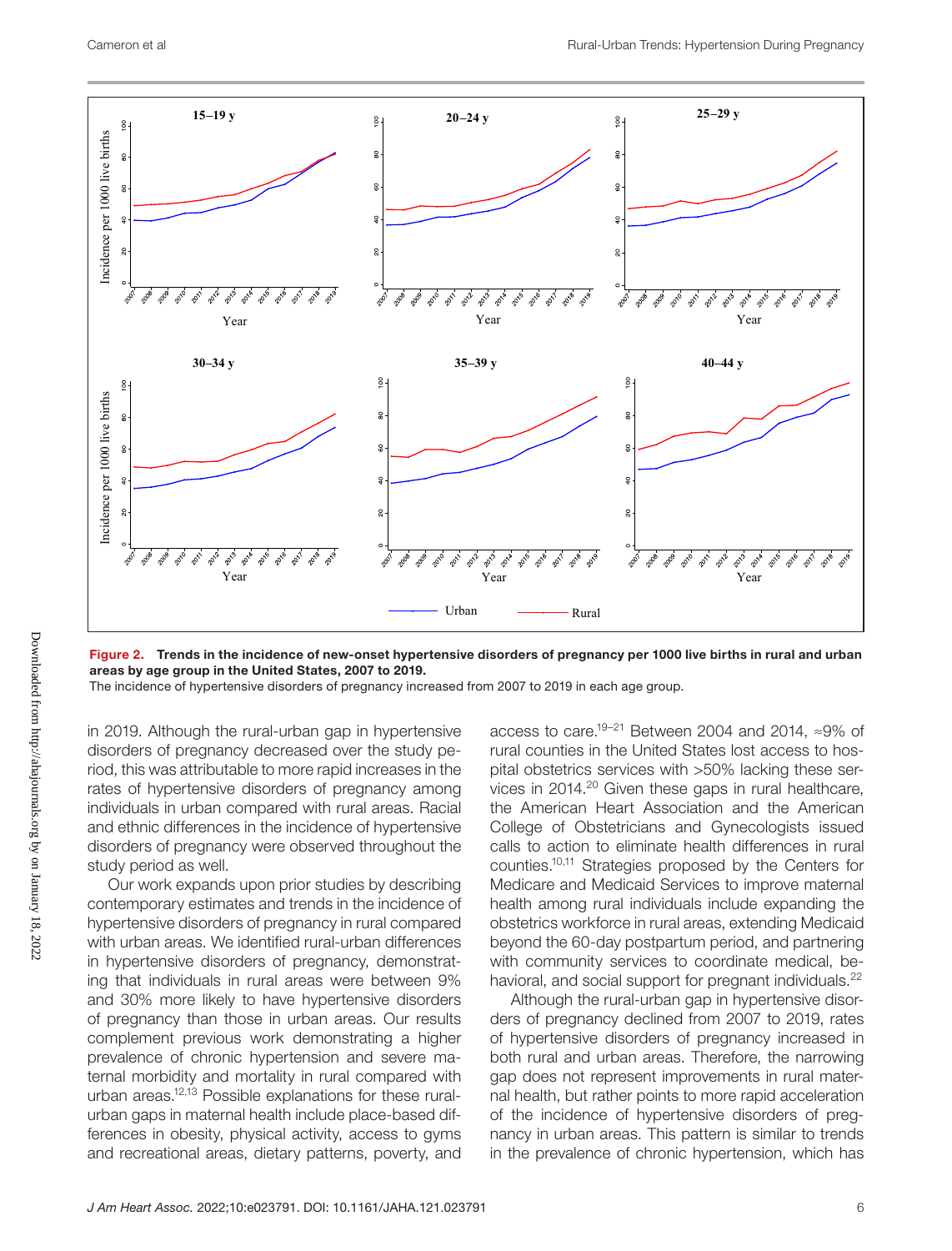

Figure 3. Trends in the incidence of new-onset hypertensive disorders of pregnancy per 1000 live births in rural and urban areas by race and ethnicity in the United States, 2007 to 2019.

The incidence of hypertensive disorders of pregnancy increased from 2007 to 2019 in each racial and ethnic group. The incidence was highest among individuals with live births who identified as American Indian/Alaskan Native or Non-Hispanic Black.

accelerated in recent years in both rural and urban areas. Additionally, the prevalence of chronic hypertension<sup>13</sup> and hypertensive disorders of pregnancy have increased among individuals in all age groups in both rural and urban areas, suggesting that increases in the incidence of hypertensive disorders of pregnancy are not simply attributable to increases in maternal age. Rather, unfavorable patterns in maternal risk factors in both rural and urban areas such as obesity, physical activity, and diet are likely contributing to accelerating rates of hypertensive disorders of pregnancy in recent years.23–25 Obesity, physical activity, and nutrition represent modifiable risk factors that can be targeted to improve maternal health regardless of location. Furthermore, given rapidly accelerating rates of hypertensive disorders of pregnancy in urban areas compared with rural areas, it is essential to identify and target factors unique to individuals living in urban areas that may influence rates of hypertensive disorders of pregnancy such as air pollution, environmental noise, crowding, urban planning, and availability of green spaces.<sup>26-28</sup> Even within a single urban county, there is significant heterogeneity at the neighborhood level (ie, racial segregation, physical disorder) that

are associated with hypertensive disorders of pregnancy.29,30 Further research is needed to understand these neighborhood level factors within urban areas to help develop targeted programs to slow the acceleration of rates in hypertensive disorders of pregnancy.

Racial and ethnic differences in the incidence of hypertensive disorders of pregnancy persisted over the study period within both rural and urban areas. The incidence was greatest among self-identified non-Hispanic Black and American Indian/Alaskan Native individuals, with up to 1 out of 10 individuals from these groups diagnosed with hypertensive disorders of pregnancy in 2019. Our results support prior work demonstrating higher rates of hypertensive disorders of pregnancy among non-Hispanic Black and American Indian/Alaskan Native individuals31,32 and a larger body of work reporting racial and ethnic differences in maternal health.13,33,34 Our results further highlight the complex interaction between urbanization, structural racism, and other social determinants of health such as poverty and education in shaping cardiometabolic health.35,36 Future work is needed to investigate the specific risk factors at all ecologic levels, including rurality, that contribute to hypertensive disorders of pregnancy in racial and ethnic groups.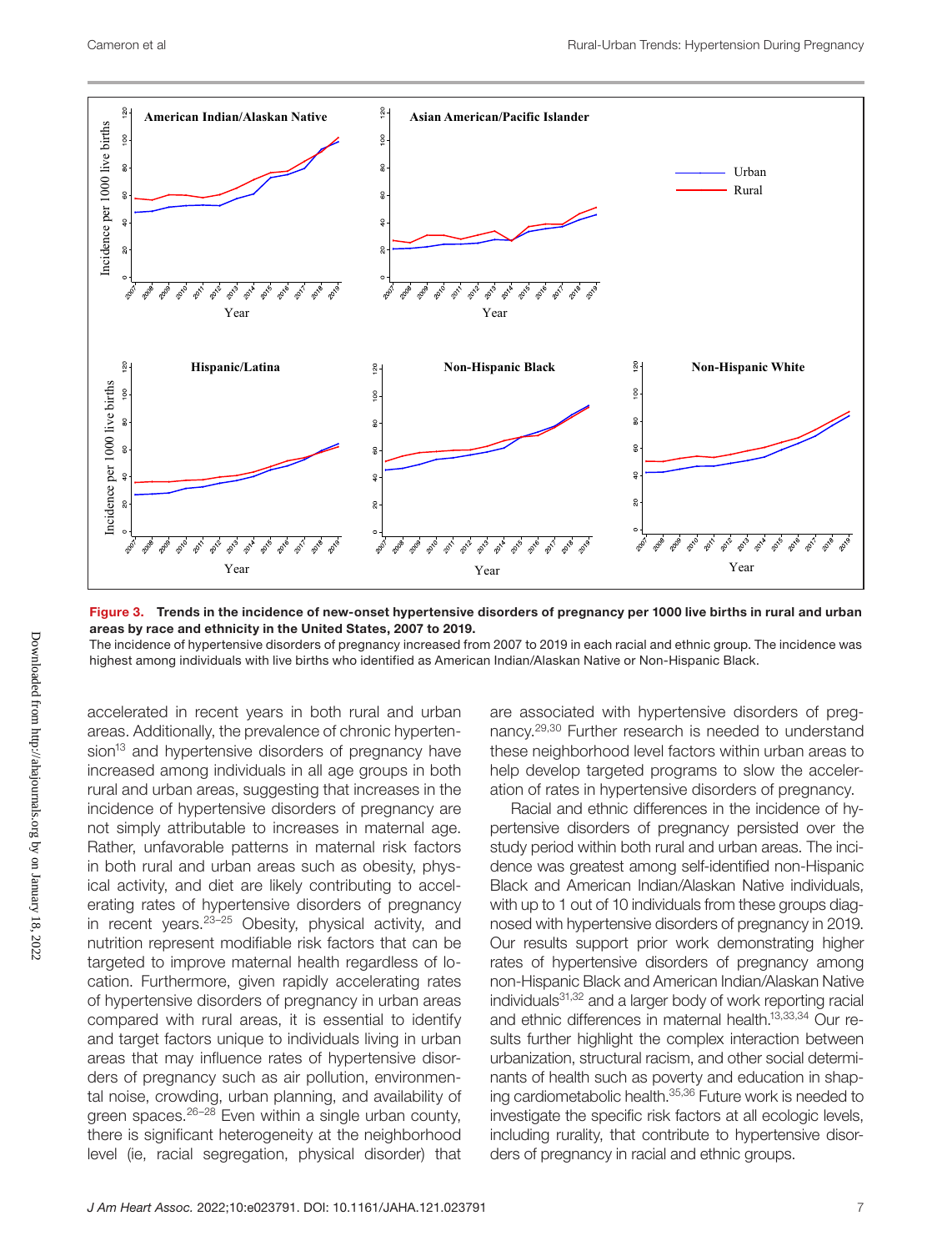

Figure 4. Trends in the incidence of new-onset hypertensive disorders of pregnancy per 1000 live births in rural and urban areas by geographic region in the United States, 2007 to 2019.

The incidence of hypertensive disorders of pregnancy increased from 2007 to 2019 in rural and urban areas in each United States census region.

Strengths of this study include use of data from the CDC WONDER and Natality Database, the largest repository of data describing individuals with live births in the United States. Given the large sample size, we were able to describe age, race- and ethnicity-specific trends in hypertensive disorders of pregnancy, including among Asian American/Pacific Islander and American Indian/Alaskan Native individuals, groups that have been previously underrepresented in the literature. We also uniquely identified inflection points using Joinpoint software to precisely describe changes in trends over time.

Limitations of the CDC WONDER and Natality Database include the possibility of misclassification bias. Although the sensitivity of hypertensive disorders of pregnancy recorded on birth certificates ranges from ≈30% to 60%, specificity is high (99%).37 Therefore, we may have underestimated the incidence of hypertensive disorders of pregnancy in rural and urban areas in the United States. In addition, because this was a serial cross-sectional analysis of individuals with live births, our data included some individuals with >1 birth during the study period and did not include individuals with

pregnancy loss. However, in a sensitivity analysis that analyzed only nulliparous individuals, the incidence of hypertensive disorders of pregnancy was higher and temporal trends were similar compared with all individuals in our primary analysis. This suggests that the overall trends in our analysis are not attributable to individuals prone to hypertensive disorders of pregnancy having >1 birth over time. The Natality Database also does not include information on fetal deaths and only includes individuals with live births. However since perinatal mortality rates are ≈0.6%, this should not have significantly affected our results.<sup>38</sup>

Finally, available data used the extant definitions of hypertensive disorders of pregnancy at the time of birth, and definitions have changed over time. In 2013, the American College of Obstetricians and Gynecologists Task Force changed the definition of preeclampsia to include hypertension during pregnancy in association with organ dysfunction, even if proteinuria was not present.<sup>1</sup> By changing diagnostic criteria and increasing awareness of hypertensive disorders of pregnancy among practitioners, the Task Force may have contributed to accelerating rates of hypertensive disorders of pregnancy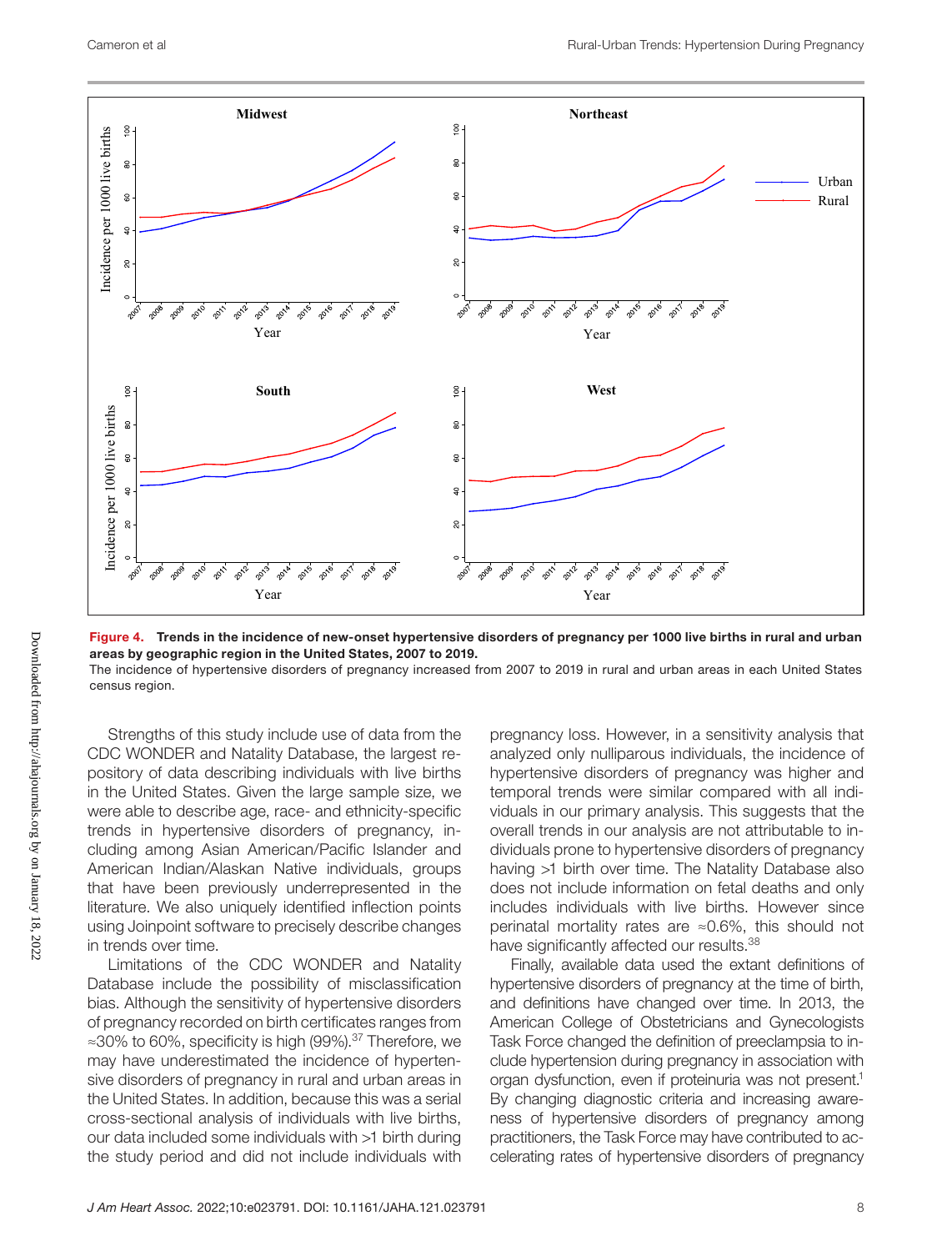and the observed inflection point in 2014.39,40 However, incidence of hypertensive disorders of pregnancy was increasing before the Task Force recommendations, suggesting that unfavorable patterns in other maternal risk factors are also likely contributing to accelerating rates in recent years. We were unable to quantify the contribution of these maternal risk factors (ie, obesity, physical inactivity, poor nutrition) to trends in hypertensive disorders of pregnancy because data were not available in the Natality Database. In addition, because our study included both individuals with gestational hypertension and preeclampsia, and did not distinguish between these 2 conditions, the changing definition of preeclampsia should not have affected our trends substantially.

## **CONCLUSIONS**

We report a doubling in the incidence of new-onset hypertensive disorders of pregnancy that arise during pregnancy from 2007 to 2019 in both rural and urban areas with accelerating rates since 2014. Although the rural-urban gap decreased across the study period, this reflected greater increases in rates of hypertensive disorders of pregnancy among individuals in urban areas, rather than improvements in rural outcomes. Differences in the incidence and rural-urban gap among racial and ethnic groups highlight the need to identify and target the individual and environmental factors that uniquely shape maternal and neonatal health in both rural and urban areas.

#### ARTICLE INFORMATION

Received August 28, 2021; accepted December 13, 2021.

#### Affiliations

Department of Internal Medicine (N.A.C., I.E.); Department of Preventive Medicine (L.E.S., S.S.K.); Department of Obstetrics and Gynecology, Division of Maternal-Fetal Medicine (L.M.Y., W.A.G.) and Division of Cardiology, Northwestern University Feinberg School of Medicine, Chicago, IL (S.S.K.).

#### Acknowledgments

The funding sponsor did not contribute to design and conduct of the study, collection, management, analysis, or interpretation of the data or preparation, review, or approval of the manuscript. The authors take responsibility for the decision to submit the manuscript for publication. Dr Khan had full access to all the data in the study and takes responsibility for the integrity of the data and the accuracy of the data analysis.

#### Sources of Funding

This work was supported by grants from the National Institutes of Health (P30AG059988; P30DK092939) and the American Heart Association (#19TPA34890060) to SSK. The content is solely the responsibility of the authors and does not necessarily represent the official views of the National Institutes of Health.

#### **Disclosures**

None.

#### Supplemental Material

Tables S1–S8

#### **REFERENCES**

- 1. American College of Obstetricians, Task Force on Hypertension in Pregnancy. Hypertension in pregnancy. Report of the American College of Obstetricians and Gynecologists' Task Force on Hypertension in Pregnancy. In: *Obstetrics and Gynecology*. 2013:1122–1131. doi: [10.1097/01.AOG.0000437382.03963.88](https://doi.org/10.1097/01.AOG.0000437382.03963.88)
- 2. Grandi SM, Filion KB, Yoon S, Ayele HT, Doyle CM, Hutcheon JA, Smith GN, Gore GC, Ray JG, Nerenberg K, et al. Cardiovascular diseaserelated morbidity and mortality in women with a history of pregnancy complications: systematic review and meta-analysis. *Circulation*. 2019;139:1069–1079. doi: [10.1161/CIRCULATIONAHA.118.036748](https://doi.org/10.1161/CIRCULATIONAHA.118.036748)
- 3. Wu P, Haththotuwa R, Kwok CS, Babu A, Kotronias RA, Rushton C, Zaman A, Fryer AA, Kadam U, Chew-Graham CA, et al. Preeclampsia and future cardiovascular health. *Circ Cardiovasc Qual Outcomes*. 2017;10:1–9. doi: [10.1161/CIRCOUTCOMES.116.003497](https://doi.org/10.1161/CIRCOUTCOMES.116.003497)
- 4. Petersen EE, Davis NL, Goodman D, Cox S, Mayes N, Johnston E, Syverson C, Seed K, Shapiro-Mendoza CK, et al. Vital signs: pregnancy-related deaths, United States, 2011–2015, and strategies for prevention, 13 states, 2013–2017. *MMWR Morb Mortal Wkly Rep*. 2019;68:2013–2017.
- 5. Davis EF, Lewandowski AJ, Aye C, Williamson W, Boardman H, Huang RC, Mori TA, Newnham J, Beilin LJ, Leeson P. Clinical cardiovascular risk during young adulthood in offspring of hypertensive pregnancies: insights from a 20-year prospective follow-up birth cohort. *BMJ Open*. 2015;5:1–8. doi: [10.1136/bmjopen-2015-008136](https://doi.org/10.1136/bmjopen-2015-008136)
- 6. Wallis AB, Saftlas AF, Hsia J, Atrash HK. Secular trends in the rates of preeclampsia, eclampsia, and gestational hypertension, United States, 1987–2004. *Am J Hypertens*. 2008;21:521–526. doi: [10.1038/](https://doi.org/10.1038/ajh.2008.20) [ajh.2008.20](https://doi.org/10.1038/ajh.2008.20)
- 7. Hirshberg A, Srinivas SK. Epidemiology of maternal morbidity and mortality. *Semin Perinatol*. 2017;41:332–337. doi: [10.1053/j.sempe](https://doi.org/10.1053/j.semperi.2017.07.007) [ri.2017.07.007](https://doi.org/10.1053/j.semperi.2017.07.007)
- 8. Hoyert DL. Maternal mortality rates in the United States, 2019. *NCHS Health E-Stats*. 2021. doi: [10.15620/cdc:103855](https://doi.org/10.15620/cdc:103855)
- 9. Brown HL, Warner JJ, Gianos E, Gulati M, Hill AJ, Hollier LM, Rosen SE, Rosser ML, Wenger NK; American Heart Association and the American College of Obstetricians and Gynecologists. Promoting risk identification and reduction of cardiovascular disease in women through collaboration with obstetricians and gynecologists: a presidential advisory from the American Heart Association and the American college of obstetricians and gynecologists. *Circulation*. 2018;137:e843–e852. doi: [10.1161/CIR.0000000000000582](https://doi.org/10.1161/CIR.0000000000000582)
- 10. Harrington RA, Califf RM, Balamurugan A, Brown N, Benjamin RM, Braund WE, Hipp J, Konig M, Sanchez E, Joynt Maddox KE. Call to action: rural health: a presidential advisory from the American Heart Association and American Stroke Association. *Circulation*. 2020;141:E615–E644. doi: [10.1161/CIR.0000000000000753](https://doi.org/10.1161/CIR.0000000000000753)
- 11. The American College of Obstetricians and Gynecologists. Committee Opinion: health disparities in rural women. *Obstet Gynecol*. 2014;123:384–388.
- 12. Kozhimannil KB, Interrante JD, Henning-Smith C, Admon LK. Ruralurban differences in severe maternal morbidity and mortality in the us, 2007–15. *Health Aff*. 2019;38:2077–2085. doi: [10.1377/hltha](https://doi.org/10.1377/hlthaff.2019.00805) [ff.2019.00805](https://doi.org/10.1377/hlthaff.2019.00805)
- 13. Cameron NA, Molsberry R, Pierce JB, Perak AM, Grobman WA, Allen NB, Greenland P, Lloyd-Jones DM, Khan SS. Pre-pregnancy hypertension among women in rural and urban areas of the United States. *J Am Coll Cardiol*. 2020;76:2611–2619. doi: [10.1016/j.jacc.2020.09.601](https://doi.org/10.1016/j.jacc.2020.09.601)
- 14. United Stated Department of Health and Human Services (US DHSS). Centers for Disease Control and Prevention (CDC), National Center for Health Statistics (NCHS), Division of Vitality Statistics. Natality publicuse data on CDC WONDER Online Database. Available at [https://won](http://wonder.cdc.gov/natality.html)[der.cdc.gov/natality.html](http://wonder.cdc.gov/natality.html). Accessed December 20, 2020.
- 15. Ingram D, Franco S. NCHS urban rural classification scheme for counties. National center for health statistics. *Vital Health Stat*. 2014;2:1–7
- 16. Kim HJ, Fay MP, Feuer EJ, Midthune DN. Permutation tests for joinpoint regression with applications to cancer rates. *Stat Med*. 2001;20:655. doi: [10.1002/sim.811](https://doi.org/10.1002/sim.811)
- 17. Joinpoint Regression Program, Version 4.8.0.1 April 2020; Statistical Methodology and Applications Branch, Surveillance Research Program, National Cancer Institute.
- 18. StataCorp. *Stata Statistical Software: Release 14*. College Station, TX: StataCorp LP; 2015.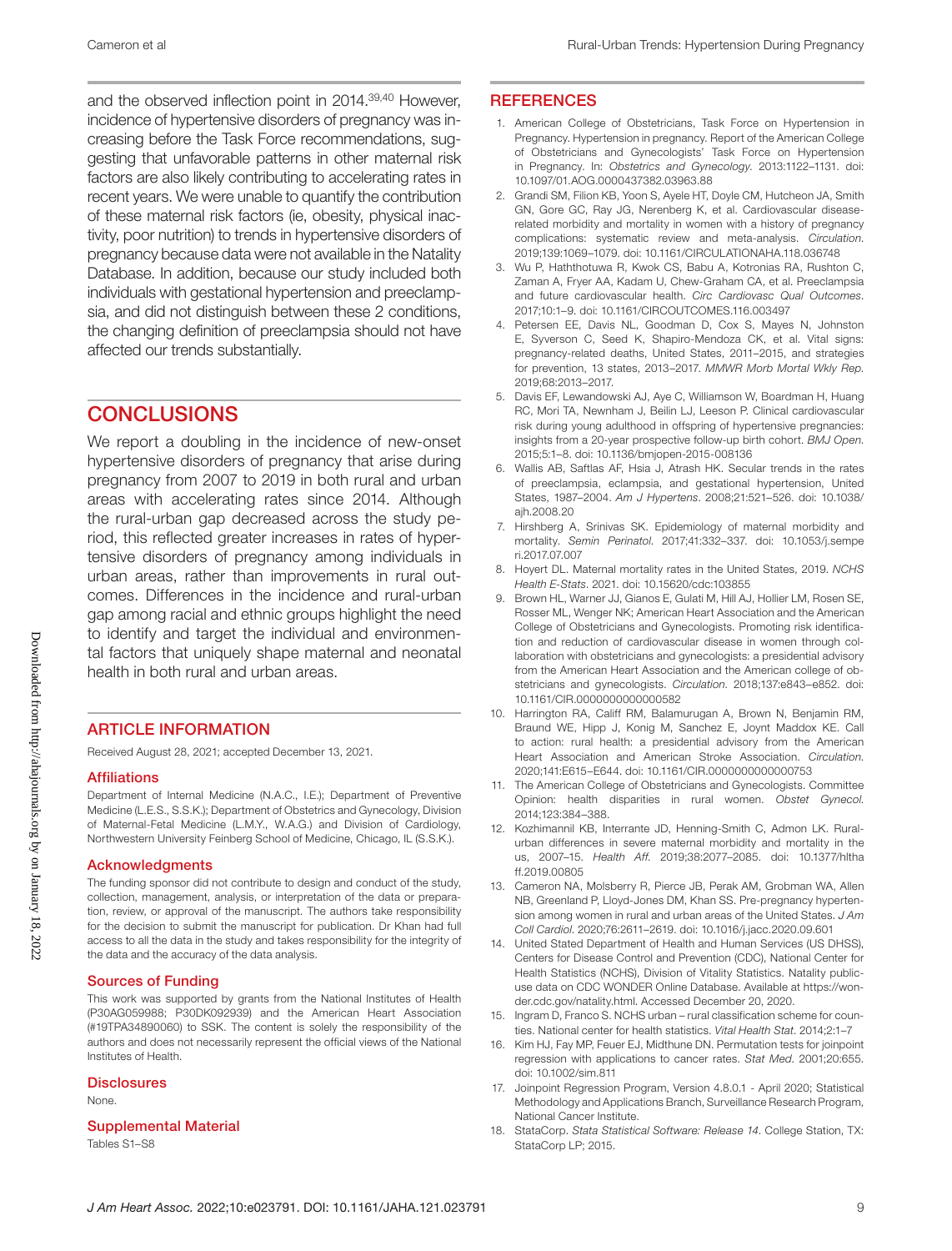- 19. Cohen SA, Greaney ML, Sabik NJ. Assessment of dietary patterns, physical activity and obesity from a national survey: rural-urban health disparities in older adults. *PLoS One*. 2018;13:1–15. doi: [10.1371/journ](https://doi.org/10.1371/journal.pone.0208268) [al.pone.0208268](https://doi.org/10.1371/journal.pone.0208268)
- 20. Hung P, Henning-Smith CE, Casey MM, Kozhimannil KB. Access to obstetric services in rural counties still declining, with 9 percent losing services, 2004–14. *Health Aff*. 2017;36:1663–1671.
- 21. Kershaw KN, Marsh DJ, Crenshaw EG, McNeil RB, Pemberton VL, Cordon SA, Haas DM, Debbink MP, Mercer BM, Parry S, et al. Associations of the neighborhood built environment with physical activity across pregnancy. *J Phys Act Health*. 2021;18:541–547. doi: [10.1123/](https://doi.org/10.1123/jpah.2020-0510) [jpah.2020-0510](https://doi.org/10.1123/jpah.2020-0510)
- 22. Centers for Medicare and Medicaid Services. Improving access to maternal health care in rural communities: an issue brief. 2020.
- 23. Bicocca MJ, Mendez-Figueroa H, Chauhan SP, Sibai BM. Maternal obesity and the risk of early-onset and late-onset hypertensive disorders of pregnancy. *Obstet Gynecol*. 2020;136:118–127. doi: [10.1097/](https://doi.org/10.1097/AOG.0000000000003901) [AOG.0000000000003901](https://doi.org/10.1097/AOG.0000000000003901)
- 24. Sorensen TK, Williams MA, Lee IM, Dashow EE, Lou TM, Luthy DA. Recreational physical activity during pregnancy and risk of preeclampsia. *Hypertension*. 2003;41:1273–1280. doi: [10.1161/01.HYP.00000](https://doi.org/10.1161/01.HYP.0000072270.82815.91) [72270.82815.91](https://doi.org/10.1161/01.HYP.0000072270.82815.91)
- 25. Schoenaker DAJM, Soedamah-Muthu SS, Callaway LK, Mishra GD. Prepregnancy dietary patterns and risk of developing hypertensive disorders of pregnancy: results from the Australian Longitudinal Study on Women's Health. *Am J Clin Nutr*. 2015;102:94–101. doi: [10.3945/](https://doi.org/10.3945/ajcn.114.102475) [ajcn.114.102475](https://doi.org/10.3945/ajcn.114.102475)
- 26. National Toxicology Program. NTP monograph on the systematic review of traffic-related air pollution and hypertensive disorders of pregnancy. *NTP Monogr*. 2019;7:1–115. doi: [10.22427/NTP-MGRAPH-7](https://doi.org/10.22427/NTP-MGRAPH-7)
- 27. Weber KA, Lyons E, Yang W, Stevenson C, Stevenson DK, Shaw GM. Residential proximity to green space and preeclampsia in California. *Environ Epidemiol*. 2020;4:e120. doi: [10.1097/EE9.0000000000000120](https://doi.org/10.1097/EE9.0000000000000120)
- 28. Bhatnagar A. Environmental determinants of cardiovascular disease. *Circ Res*. 2017;121:162–180. doi: [10.1161/CIRCRESAHA.117.306458](https://doi.org/10.1161/CIRCRESAHA.117.306458)
- 29. Salow AD, Pool LR, Grobman WA, Kershaw KN. Associations of neighborhood-level racial residential segregation with adverse pregnancy outcomes. *Am J Obstet Gynecol*. 2018;218:351.e1–351.e7. doi: [10.1016/j.ajog.2018.01.022](https://doi.org/10.1016/j.ajog.2018.01.022)
- 30. Mayne SL, Pellissier BF, Kershaw KN. Neighborhood physical disorder and adverse pregnancy outcomes among women in Chicago: a

cross-sectional analysis of electronic health record data. *J Urban Health*. 2019;96:823–834. doi: [10.1007/s11524-019-00401-0](https://doi.org/10.1007/s11524-019-00401-0)

- 31. Ghosh G, Grewal J, Männistö T, Mendola P, Chen Z, Xie Y, Laughon SK. Racial/ethnic differences in pregnancy-related hypertensive disease in nulliparous women. *Ethn Dis*. 2014;24:283–289.
- 32. Zamora-Kapoor A, Nelson LA, Buchwald DS, Walker LR, Mueller BA. Pre-eclampsia in American Indians/Alaska Natives and Whites: the significance of body mass index. *Matern Child Health J*. 2016;20:2233– 2238. doi: [10.1007/s10995-016-2126-6](https://doi.org/10.1007/s10995-016-2126-6)
- 33. Gad MM, Elgendy IY, Mahmoud AN, Saad AM, Isogai T, Mathias IS, Rameez RM, Chahine J, Jneid H, Kapadia SR. Disparities in cardiovascular disease outcomes among pregnant and post-partum women. *J Am Heart Assoc*. 2021;10:1–15. doi: [10.1161/JAHA.120.017832](https://doi.org/10.1161/JAHA.120.017832)
- 34. Hauspurg A, Lemon L, Cabrera C, Javaid A, Binstock A, Quinn B, Larkin J, Watson AR, Beigi RH, Simhan H. Racial differences in postpartum blood pressure trajectories among women after a hypertensive disorder of pregnancy. *JAMA Netw Open*. 2020;3:e2030815. doi: [10.1001/jaman](https://doi.org/10.1001/jamanetworkopen.2020.30815) [etworkopen.2020.30815](https://doi.org/10.1001/jamanetworkopen.2020.30815)
- 35. Bell CN, Owens-Young JL. Self-rated health and structural racism indicated by county-level racial inequalities in socioeconomic status: the role of urban-rural classification. *J Urban Health*. 2020;97:52–61. doi: [10.1007/s11524-019-00389-7](https://doi.org/10.1007/s11524-019-00389-7)
- 36. Williams AD, Shenassa E, Slopen N, Rossen L. Cardiometabolic dysfunction among U.S. adolescents and area-level poverty: race/ ethnicity-specific associations. *J Adolesc Health*. 2018;63:546–553. doi: [10.1016/j.jadohealth.2018.07.003](https://doi.org/10.1016/j.jadohealth.2018.07.003)
- 37. Dietz P, Bombard J, Mulready-Ward C, Gauthier J, Sackoff J, Brozicevic P, Gambatese M, Funke M, England L, Harrison L, et al. Validation of selected items on the 2003 U.S. Standard certificate of live birth: New York city and Vermont. *Public Health Rep*. 2015;130:60–70. doi: [10.1177/003335491513000108](https://doi.org/10.1177/003335491513000108)
- 38. Gregory ECW, Drake P, Martin JA. Lack of change in perinatal mortality in the United States, 2014-2016. *NCHS Data Brief*. 2018;316:1–8.
- 39. Kallela J, Jääskeläinen T, Kortelainen E, Heinonen S, Kajantie E, Kere J, Kivinen K, Pouta A, Laivuori H. The diagnosis of pre-eclampsia using two revised classifications in the Finnish Pre-eclampsia Consortium (FINNPEC) cohort. *BMC Pregnancy Childbirth*. 2016;16:1–7. doi: [10.1186/s12884-016-1010-0](https://doi.org/10.1186/s12884-016-1010-0)
- 40. Roberts JM, August PA, Bakris G, Barton JR, Bernstein IM, Druzin M, Gaiser RR. Hypertension in pregnancy. *Obstet Gynecol*. 2013;122:1122–1131.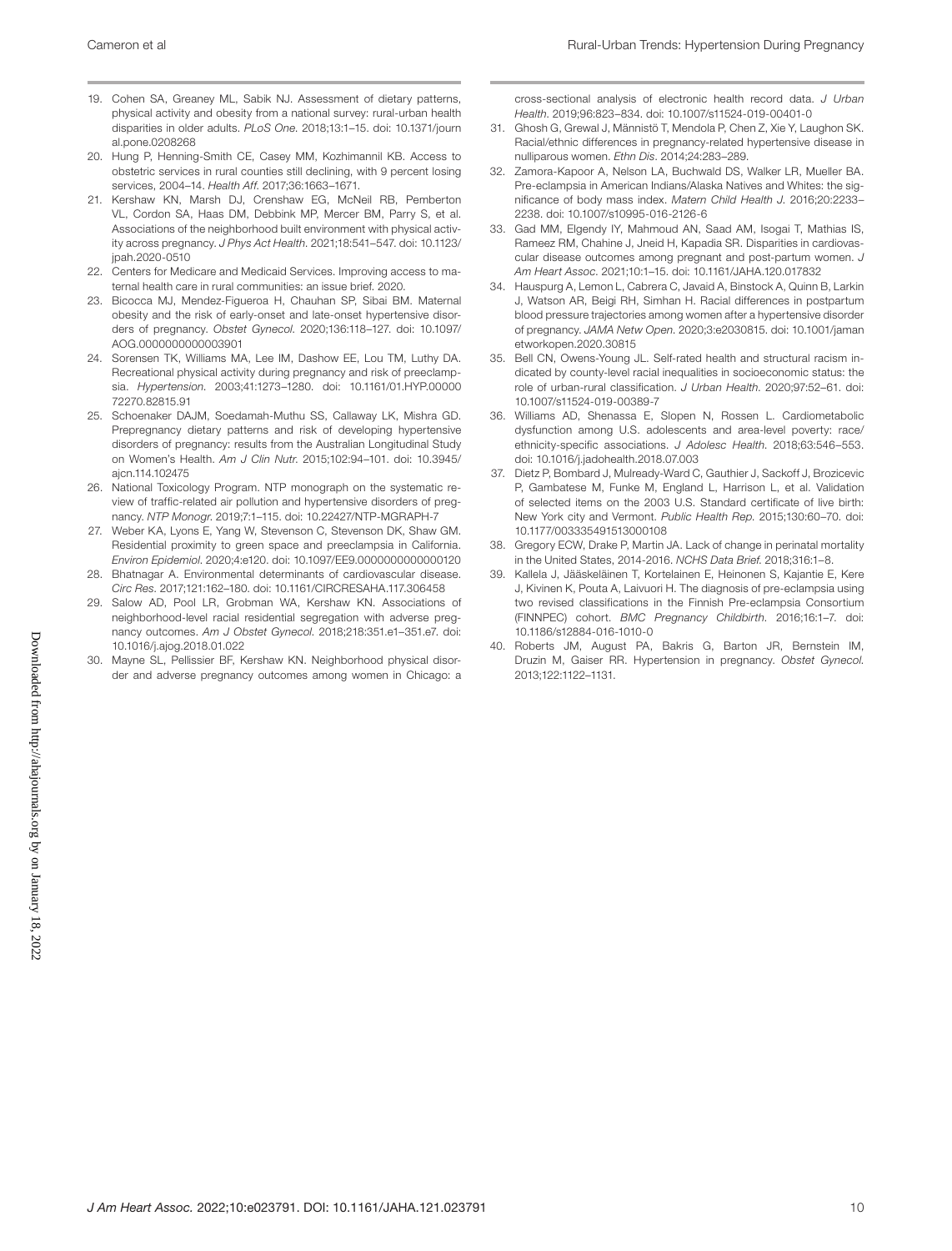# **Supplemental Material**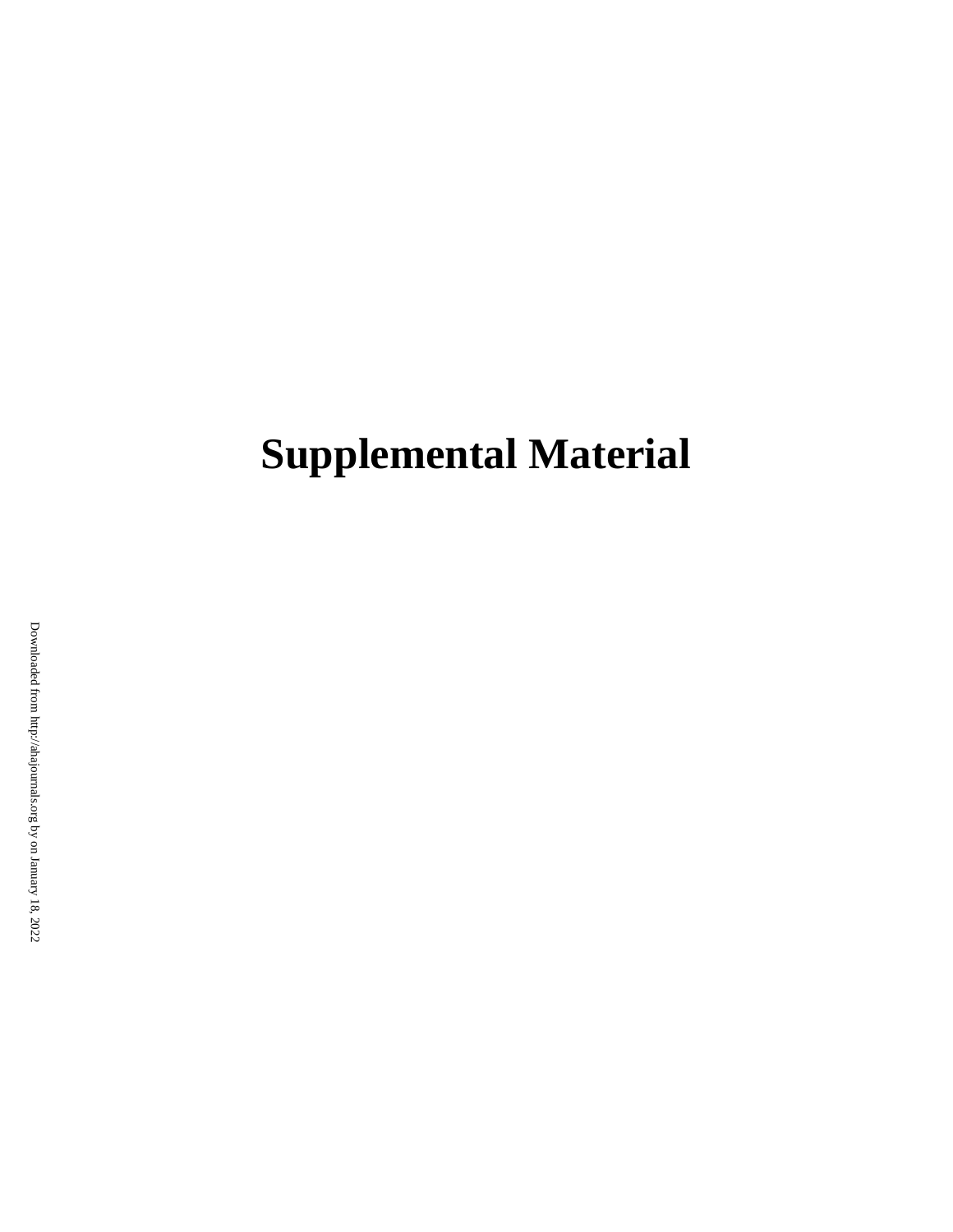**Table S1. Age-standardized incidence of new-onset hypertensive disorders of pregnancy reported per 1,000 live births by rural-urban status in the United States at identified infection points (2007, 2014, 2019)** 

|                            | Year              |                   |                   |
|----------------------------|-------------------|-------------------|-------------------|
|                            | 2007              | 2014              | 2019              |
| Rural                      | 48.6 (48.0, 49.2) | 58.7(58.1, 59.3)  | 83.9 (83.1, 84.7) |
| Micropolitan               | 47.8(47.0, 48.6)  | 57.3 (56.5, 58.1) | 82.7 (81.7, 83.7) |
| Non Core                   | 50.3 (49.3, 51.3) | 61.0(59.8, 62.2)  | 86.0 (84.6, 87.4) |
| Urban                      | 37.0 (36.8, 37.2) | 49.4 (49.2, 49.6) | 77.2 (76.8, 77.6) |
| Large Central Metropolitan | 33.6 (33.2, 34.0) | 46.3(45.9, 46.7)  | 74.4 (73.8, 75.0) |
| Large Fringe/Suburban      | 37.2 (36.8, 37.6) | 49.1 (48.7, 49.5) | 76.5 (75.9, 77.1) |
| Medium Metropolitan        | 40.8(40.4, 41.2)  | 54.1 (53.5, 54.7) | 81.0 (80.4, 81.6) |
| Small Metropolitan         | 42.0(41.4, 42.6)  | 51.8 (51.0, 52.6) | 81.1 (80.1, 82.1) |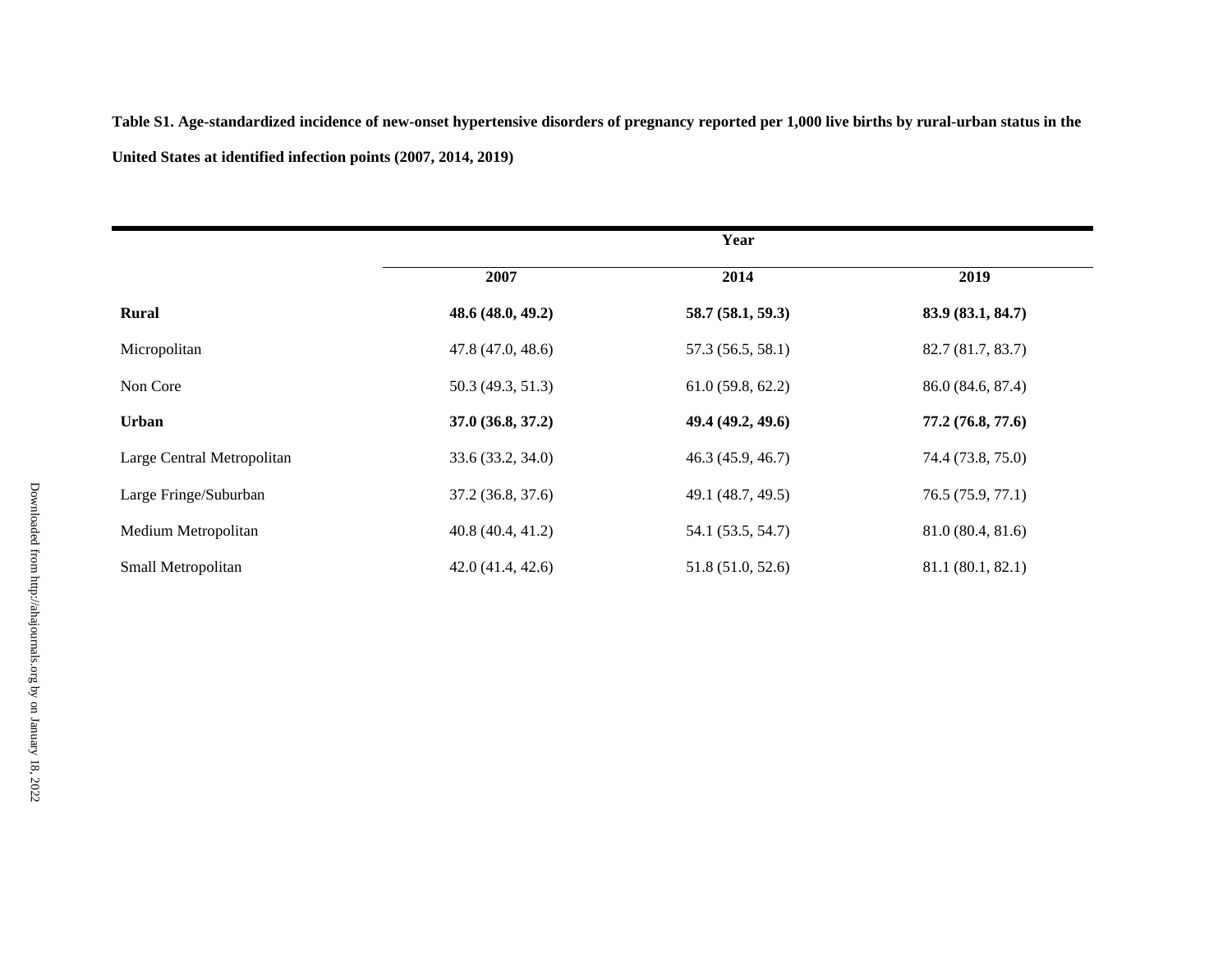**Table S2. Age-standardized and age-specific incidence of new-onset hypertensive disorders of pregnancy reported per 1,000 live births in nulliparous women by rural-urban status in the United States, 2016-2019** 

|                        | Year              |                      |                      |                      |
|------------------------|-------------------|----------------------|----------------------|----------------------|
|                        | 2016              | 2017                 | 2018                 | 2019                 |
| <b>Overall</b> , 15-44 |                   |                      |                      |                      |
| Rural                  | 96.7 (94.9, 98.5) | 103.8 (102.0, 105.6) | 112.4 (110.6, 114.2) | 119.1 (117.1, 121.1) |
| Urban                  | 77.0 (76.6, 77.4) | 82.6 (82.0, 83.2)    | 91.8 (91.2, 92.4)    | 98.0 (97.4, 98.6)    |
| Age 15-19              |                   |                      |                      |                      |
| Rural                  | 75.6              | 78.0                 | 85.8                 | 89.3                 |
| Urban                  | 68.8              | 75.8                 | 82.9                 | 88.5                 |
| Age 20-24              |                   |                      |                      |                      |
| Rural                  | 87.8              | 95.2                 | 102.4                | 110.7                |
| Urban                  | 76.0              | 82.3                 | 92.1                 | 99.0                 |
| Age 25-29              |                   |                      |                      |                      |
| Rural                  | 98.2              | 104.3                | 116.5                | 123.6                |
| Urban                  | 75.3              | 81.4                 | 90.9                 | 98.8                 |
| Age 30-34              |                   |                      |                      |                      |
| Rural                  | 101.9             | 109.4                | 118.7                | 125.4                |
| Urban                  | 75.8              | 80.3                 | 89.6                 | 93.8                 |
| Age 35-39              |                   |                      |                      |                      |
| Rural                  | 115.3             | 125.2                | 127.6                | 133.8                |
| Urban                  | 87.0              | 91.1                 | 99.9                 | 105.2                |
| Age 40-44              |                   |                      |                      |                      |
| Rural                  | 121.3             | 143.2                | 149.6                | 152.9                |
| Urban                  | 105.2             | 110.7                | 117.2                | 121.3                |
|                        |                   |                      |                      |                      |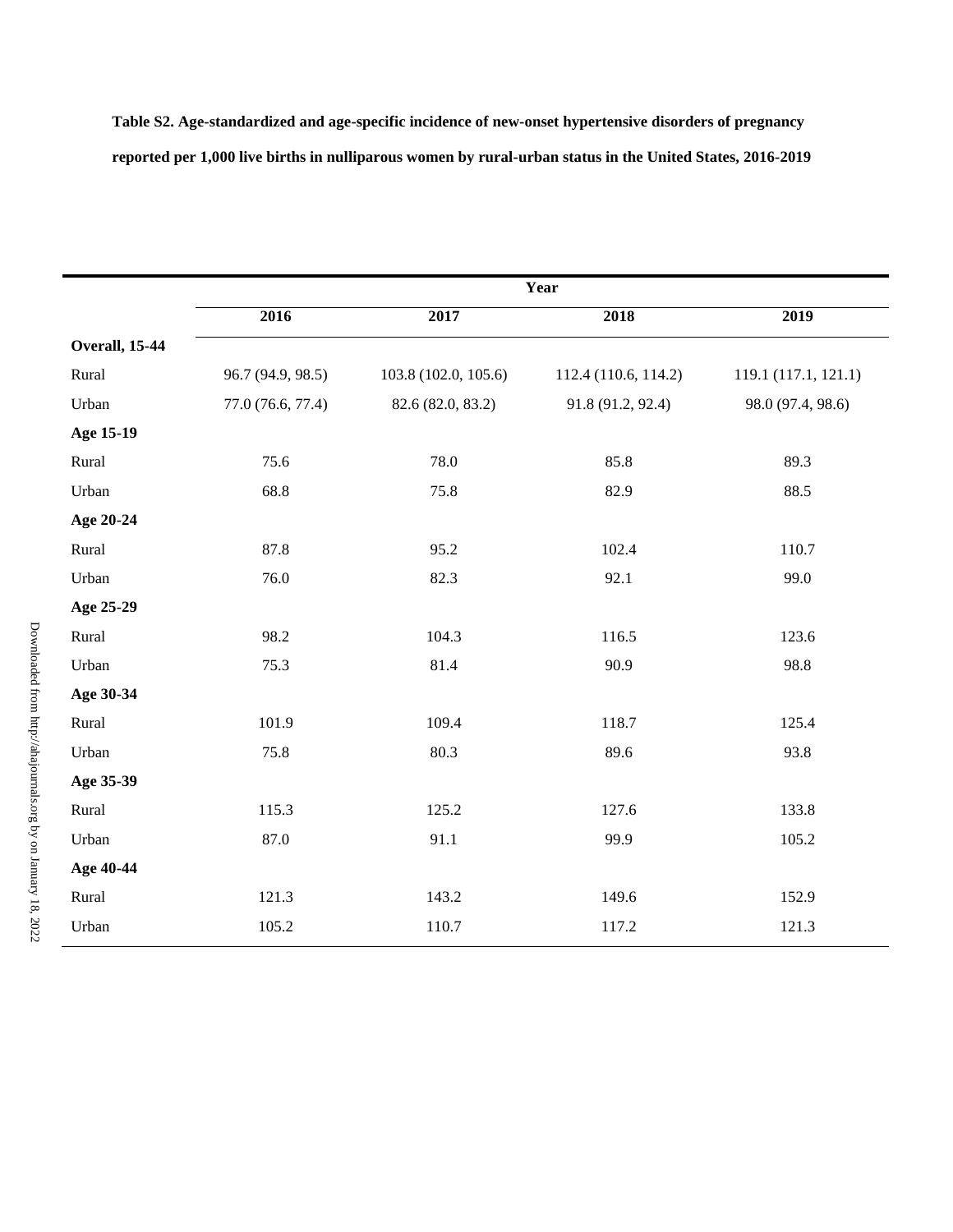**Table S3. Age-specific incidence of new-onset hypertensive disorders of pregnancy per 1,000 live births by rural-urban status in the United States at identified infection points (2007, 2014, 2019)** 

|           |      | Year |           |
|-----------|------|------|-----------|
|           | 2007 | 2014 | 2019      |
| Age 15-19 |      |      |           |
| Rural     | 49.1 | 59.9 | 81.9      |
| Urban     | 39.8 | 52.7 | 82.8      |
| Age 20-24 |      |      |           |
| Rural     | 46.1 | 54.8 | 82.9      |
| Urban     | 36.6 | 47.6 | 78.0      |
| Age 25-29 |      |      |           |
| Rural     | 47.0 | 55.8 | 82.1      |
| Urban     | 36.3 | 47.9 | 74.8      |
| Age 30-34 |      |      |           |
| Rural     | 48.8 | 59.6 | 82.2      |
| Urban     | 35.2 | 47.7 | 73.7      |
| Age 35-39 |      |      |           |
| Rural     | 54.9 | 67.0 | 91.4      |
| Urban     | 38.3 | 53.4 | 79.4      |
| Age 40-44 |      |      |           |
| Rural     | 59.2 | 77.8 | $100.0\,$ |
| Urban     | 46.9 | 66.5 | 92.7      |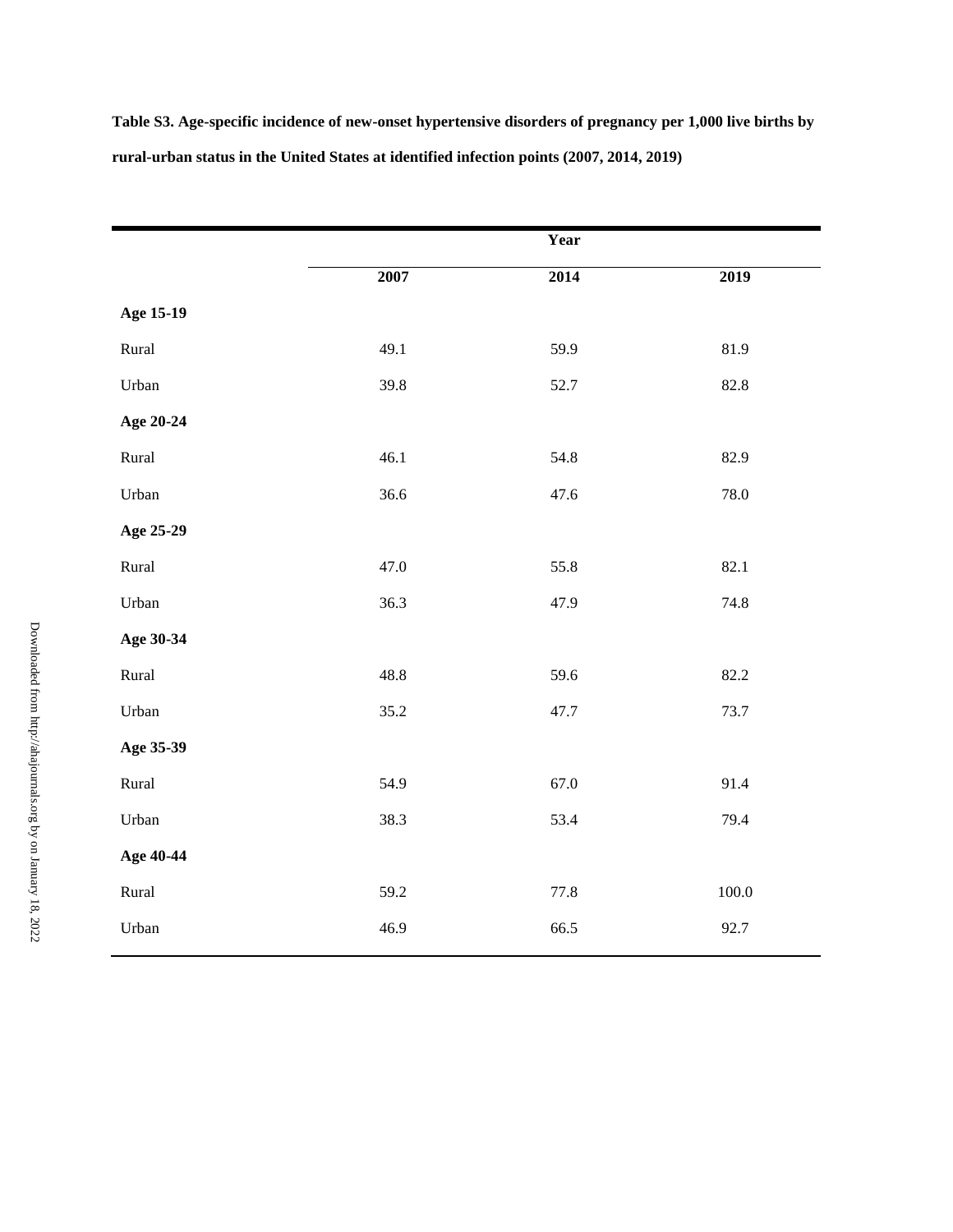**Table S4. Average annual percent change (95% confidence interval) in the age-specific incidence new-onset hypertensive disorders of pregnancy stratified by rural-urban status overall and across two periods based on identified inflection points (2007-2014, 2014 – 2019)** 

|           | <b>Average Annual Percent Change (95% CI)</b> |               |                 |  |
|-----------|-----------------------------------------------|---------------|-----------------|--|
|           | 2007-2019                                     | 2007-2014     | 2014-2019       |  |
| Age 15-19 |                                               |               |                 |  |
| Rural     | 4.5(4.1, 4.9)                                 | 3.0(2.5, 3.4) | 6.7(5.9, 7.4)   |  |
| Urban     | 6.5(5.8, 7.3)                                 | 4.7(3.9, 5.6) | 9.2(7.9, 10.5)  |  |
| Age 20-24 |                                               |               |                 |  |
| Rural     | 5.1(4.4, 5.7)                                 | 2.3(1.5, 3.2) | 9.0(7.6, 10.4)  |  |
| Urban     | 6.7(6.2, 7.1)                                 | 4.0(3.4, 4.6) | 10.5(9.5, 11.5) |  |
| Age 25-29 |                                               |               |                 |  |
| Rural     | 4.6(4.0, 5.2)                                 | 2.2(1.3, 3.0) | 8.2(7.0, 9.5)   |  |
| Urban     | 6.2(5.7, 6.7)                                 | 4.1(3.4, 4.8) | 9.3(8.2, 10.3)  |  |
| Age 30-34 |                                               |               |                 |  |
| Rural     | 4.4(3.6, 5.1)                                 | 3.0(1.9, 4.0) | 6.3(5.5, 7.2)   |  |
| Urban     | 6.4(6.0, 6.9)                                 | 4.6(3.9, 5.3) | 9.1(8.1, 10.0)  |  |
| Age 35-39 |                                               |               |                 |  |
| Rural     | 4.3(3.5, 5.2)                                 | 3.1(1.9, 4.3) | 6.0(5.0, 7.0)   |  |
| Urban     | 6.3(5.9, 6.7)                                 | 5.1(4.5, 5.7) | 8.1(7.4, 8.7)   |  |
| Age 40-44 |                                               |               |                 |  |
| Rural     | 4.3(3.55.1)                                   | 4.0(2.9, 5.1) | 4.8(3.9, 5.7)   |  |
| Urban     | 6.1(5.2, 7.1)                                 | 5.6(4.2, 7.1) | 6.9(6.0, 7.7)   |  |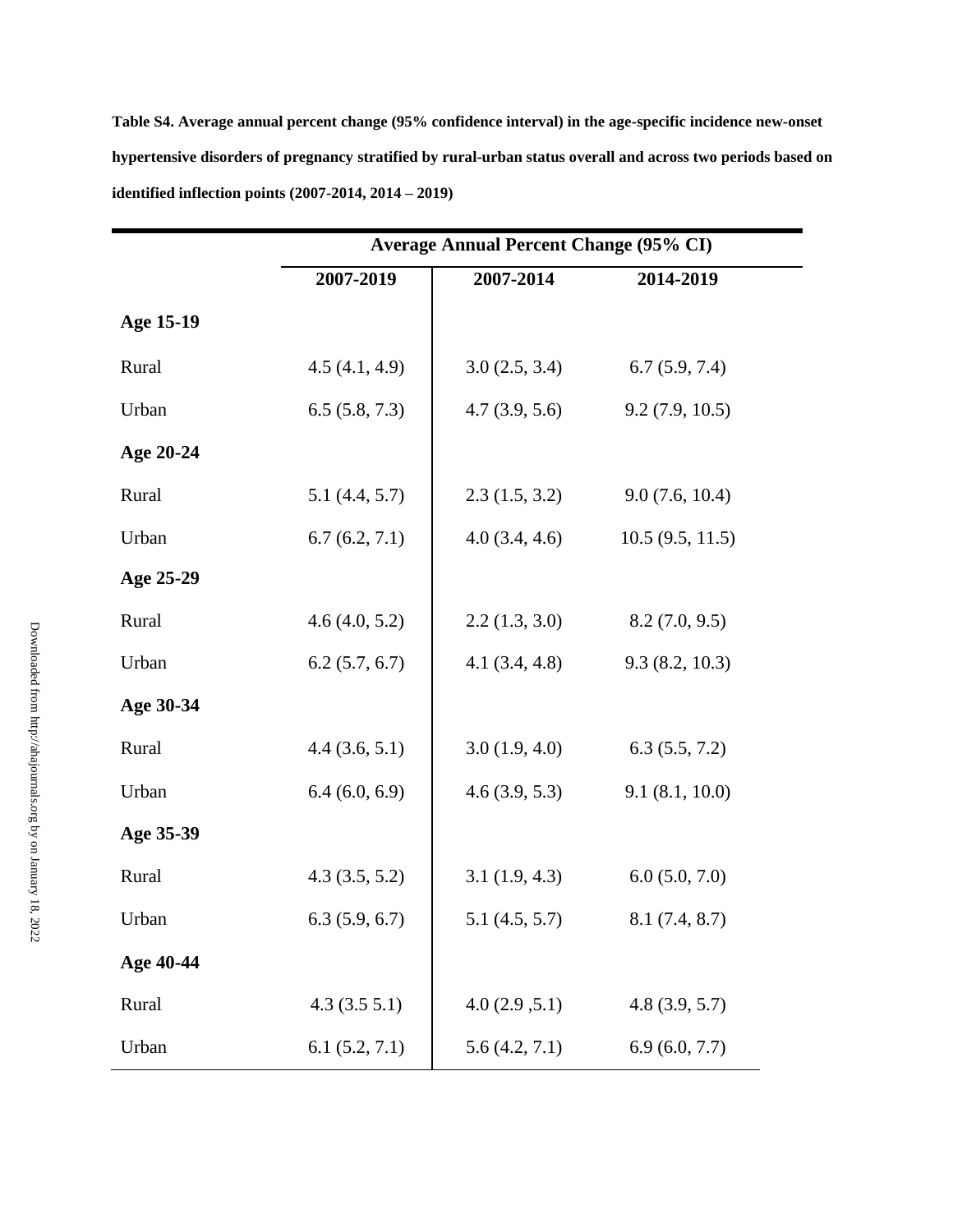**Table S5. Age-standardized incidence (95% confidence interval) of new-onset hypertensive disorders of pregnancy reported per 100 live births in the United States by race, ethnicity and urban-rural status at identified inflection points (2007, 2014, 2019)** 

|                                | Year              |                   |                     |
|--------------------------------|-------------------|-------------------|---------------------|
|                                | 2007              | 2014              | 2019                |
| American Indian/Alaskan Native |                   |                   |                     |
| Rural                          | 57.6 (53.9, 61.3) | 71.3 (67.0, 75.6) | 102.0 (96.9, 107.1) |
| Urban                          | 47.5 (44.6, 50.4) | 60.9 (57.4, 64.4) | 98.9 (94.2, 103.6)  |
| <b>Asian/Pacific Islander</b>  |                   |                   |                     |
| Rural                          | 26.9 (23.0, 30.8) | 26.6 (22.9, 30.3) | 51.0 (45.3, 56.7)   |
| Urban                          | 20.8 (20.0, 21.6) | 27.1 (26.1, 28.1) | 45.7 (44.3, 47.1)   |
| Hispanic/Latina                |                   |                   |                     |
| Rural                          | 35.9 (34.3, 37.5) | 43.6 (42.0, 45.2) | 61.9 (59.9, 63.9)   |
| Urban                          | 27.0(26.6, 27.4)  | 40.3 (39.9, 40.7) | 64.1 (63.5, 64.7)   |
| <b>Non-Hispanic Black</b>      |                   |                   |                     |
| Rural                          | 52.1 (49.9, 54.3) | 67.3(64.8, 69.8)  | 91.9 (89.2, 94.6)   |
| Urban                          | 45.7(45.1, 46.3)  | 61.9(61.3, 62.5)  | 93.2 (92.4, 94.0)   |
| <b>Non-Hispanic White</b>      |                   |                   |                     |
| Rural                          | 50.4 (49.6, 51.2) | 60.6(59.8, 61.4)  | 86.9 (85.9, 87.9)   |
| Urban                          | 42.1 (41.7, 42.5) | 53.5 (53.1, 53.9) | 83.8 (83.2, 84.4)   |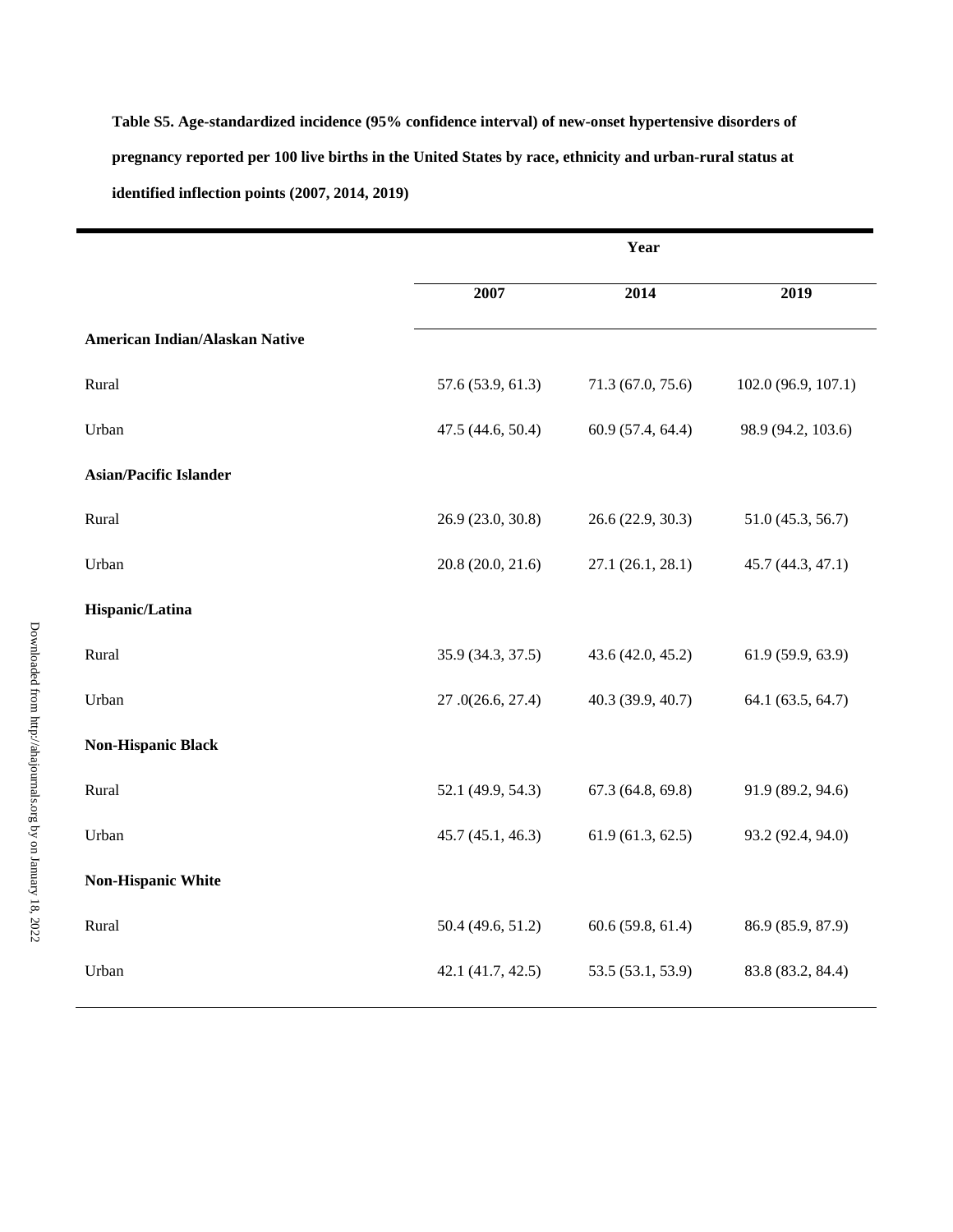**Table S6. Average annual percent change (95% confidence interval) in the incidence of new-onset hypertensive disorders of pregnancy in rural compared with urban areas stratified by race and ethnicity overall and across two periods based on identified inflection points (2007-2014, 2014-2019)**

|                                       | <b>Average Annual Percent Change (95% CI)</b> |                                    |                 |
|---------------------------------------|-----------------------------------------------|------------------------------------|-----------------|
|                                       | 2007-2019                                     | 2007-2014                          | 2014-2019       |
| <b>American Indian/Alaskan Native</b> |                                               |                                    |                 |
| Rural                                 | 4.7(3.7, 5.7)                                 | $2.8(1.4, 4.2)$ $7.4(6.2, 8.6)$    |                 |
| Urban                                 | 6.2(5.0, 7.4)                                 | 4.0 $(2.4, 5.7)$ 9.3 $(7.9, 10.8)$ |                 |
| <b>Asian/Pacific Islander</b>         |                                               |                                    |                 |
| Rural                                 | 5.2(3.1, 7.4)                                 | $2.0(-0.8, 5.0)$                   | 9.9(5.5, 14.5)  |
| Urban                                 | 7.0(6.1, 7.9)                                 | 4.8(3.7, 6.0)                      | 10.1(8.2, 12.0) |
| Hispanic/Latina                       |                                               |                                    |                 |
| Rural                                 | 4.7(4.3, 5.1)                                 | 3.2(2.6, 3.7)                      | 6.9(6.4, 7.4)   |
| Urban                                 | 7.7(7.0, 8.4)                                 | 6.4(5.5, 7.4)                      | 9.6(8.5, 10.6)  |
| <b>Non-Hispanic Black</b>             |                                               |                                    |                 |
| Rural                                 | 4.6(3.9, 5.4)                                 | $3.2(2.6, 3.9)$ $6.6(5.1, 8.2)$    |                 |
| Urban                                 | 6.1(5.6, 6.7)                                 | $4.7(3.9, 5.4)$ $8.3(7.2, 9.3)$    |                 |
| <b>Non-Hispanic White</b>             |                                               |                                    |                 |
| Rural                                 | 4.7(4.2, 5.3)                                 | 2.6(1.8, 3.3)                      | 7.8(6.7, 9.0)   |
| Urban                                 | 6.0(5.6, 6.4)                                 | $3.5(3.0, 4.1)$ $9.6(8.7, 10.5)$   |                 |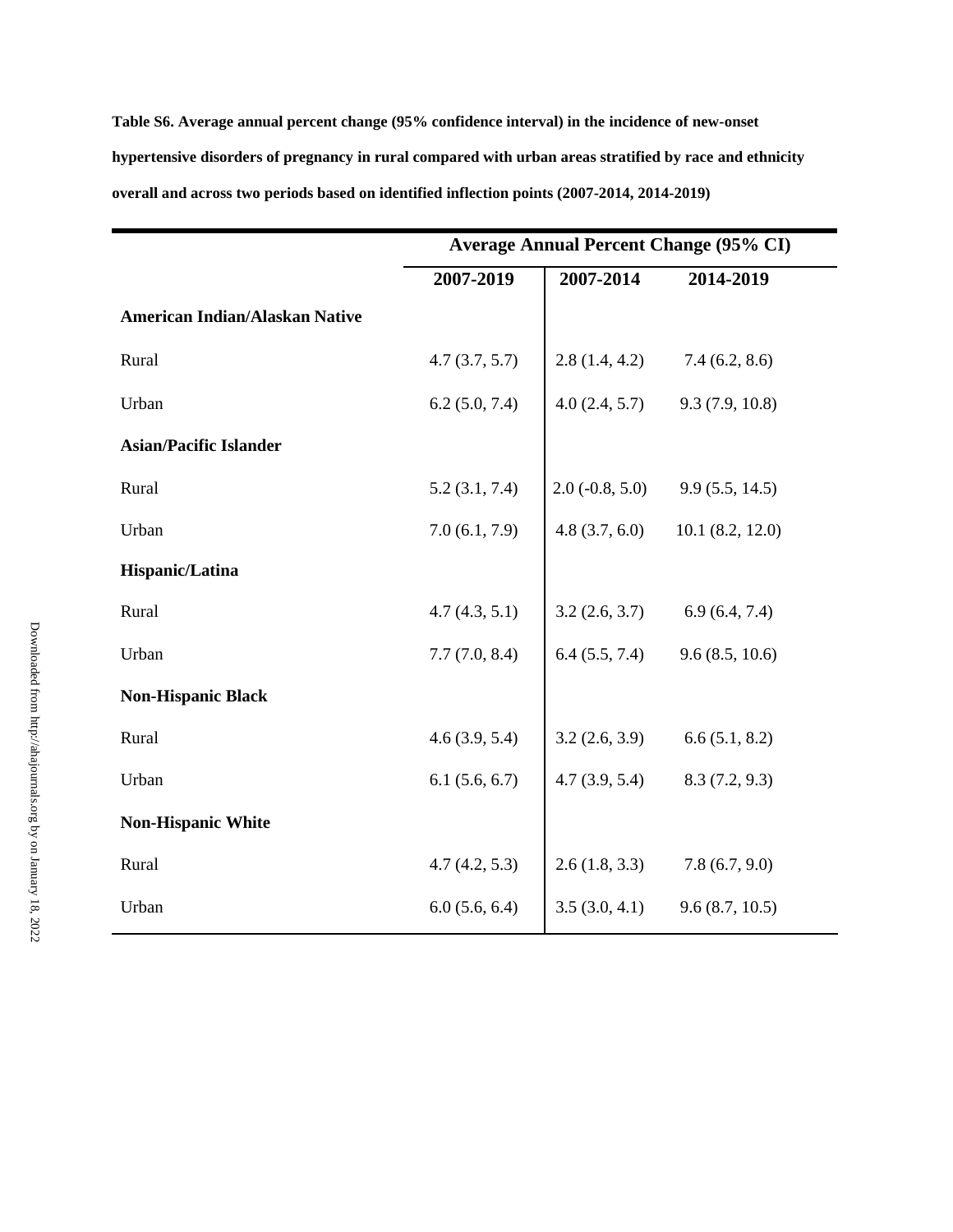**Table S7. Age-standardized incidence (95% confidence interval) of new-onset hypertensive disorders of pregnancy reported per 100 live births in the United States by region and urban-rural status at identified inflection points (2007, 2014, 2019)** 

|                  | Year              |                   |                   |  |
|------------------|-------------------|-------------------|-------------------|--|
|                  | 2007              | 2014              | 2019              |  |
| <b>Midwest</b>   |                   |                   |                   |  |
| Rural            | 48.1 (47.1, 49.1) | 58.6 (57.4, 59.8) | 83.9 (82.4, 85.3) |  |
| Urban            | 39.3 (38.8, 39.8) | 58.0 (57.4, 58.6) | 93.4 (92.6, 94.2) |  |
| <b>Northeast</b> |                   |                   |                   |  |
| Rural            | 40.3(38.6, 42.1)  | 47.0 (44.9, 49.1) | 78.3 (75.4, 81.1) |  |
| Urban            | 34.8 (34.3, 35.3) | 39.2 (38.7, 39.8) | 70.0 (69.2, 70.8) |  |
| South            |                   |                   |                   |  |
| Rural            | 51.7 (50.8, 52.7) | 62.5(61.4, 63.5)  | 87.3 (86.0, 88.6) |  |
| Urban            | 43.5 (43.1, 43.8) | 53.9 (53.5, 54.3) | 78.4 (77.9, 78.9) |  |
| West             |                   |                   |                   |  |
| Rural            | 46.6(45.1, 48.0)  | 55.3 (53.7, 57.0) | 78.2 (76.2, 80.2) |  |
| Urban            | 27.9 (27.6, 28.3) | 43.3 (42.8, 43.7) | 67.7(67.0, 68.3)  |  |